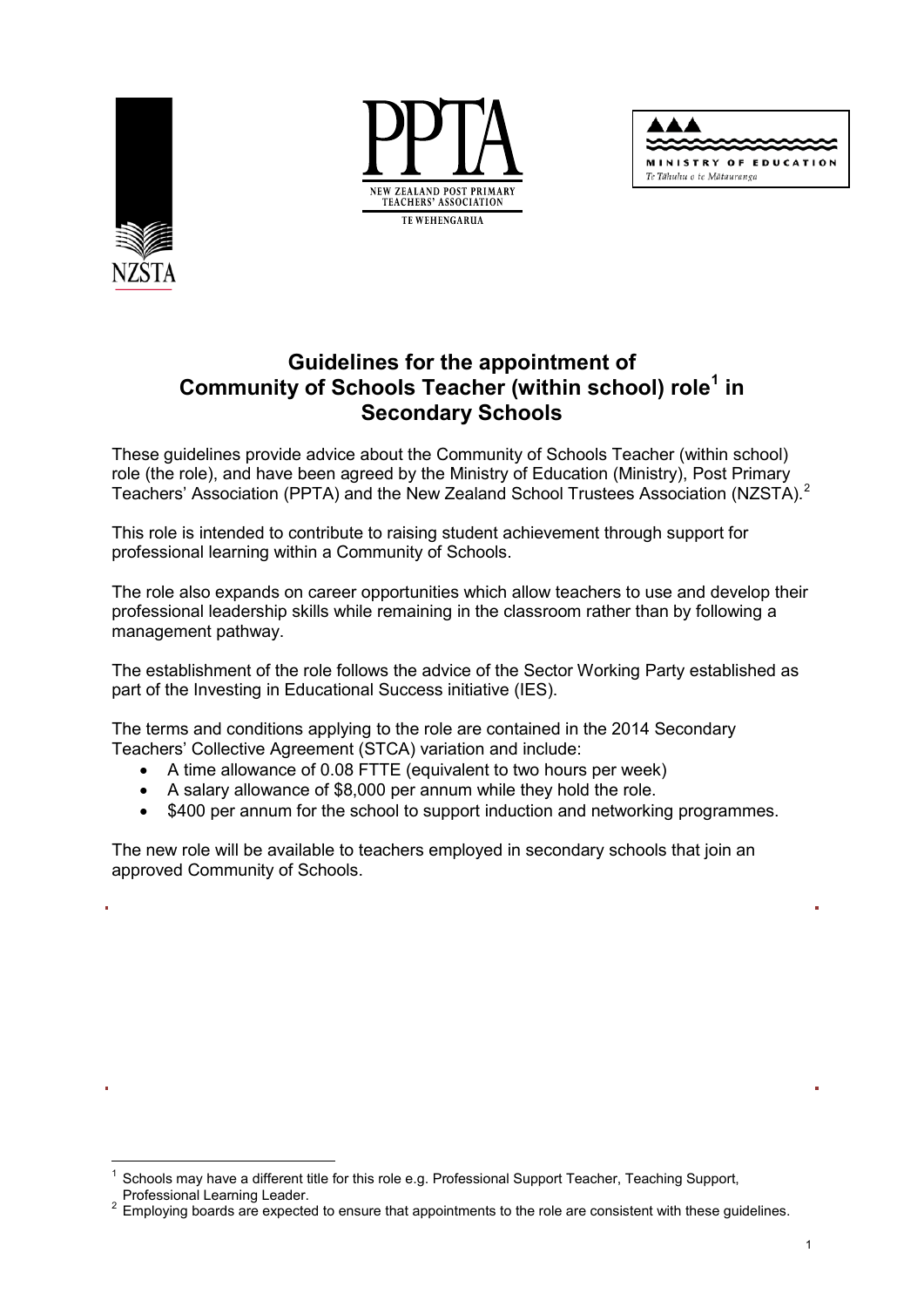## **Contents**

| Allocation of Community of Schools Teacher (within school) roles to schools3   |  |
|--------------------------------------------------------------------------------|--|
|                                                                                |  |
|                                                                                |  |
|                                                                                |  |
|                                                                                |  |
|                                                                                |  |
|                                                                                |  |
|                                                                                |  |
| Selection process for Community of Schools Teacher (within school)12           |  |
| Induction and networking support and professional learning and development  13 |  |
|                                                                                |  |
|                                                                                |  |
|                                                                                |  |
|                                                                                |  |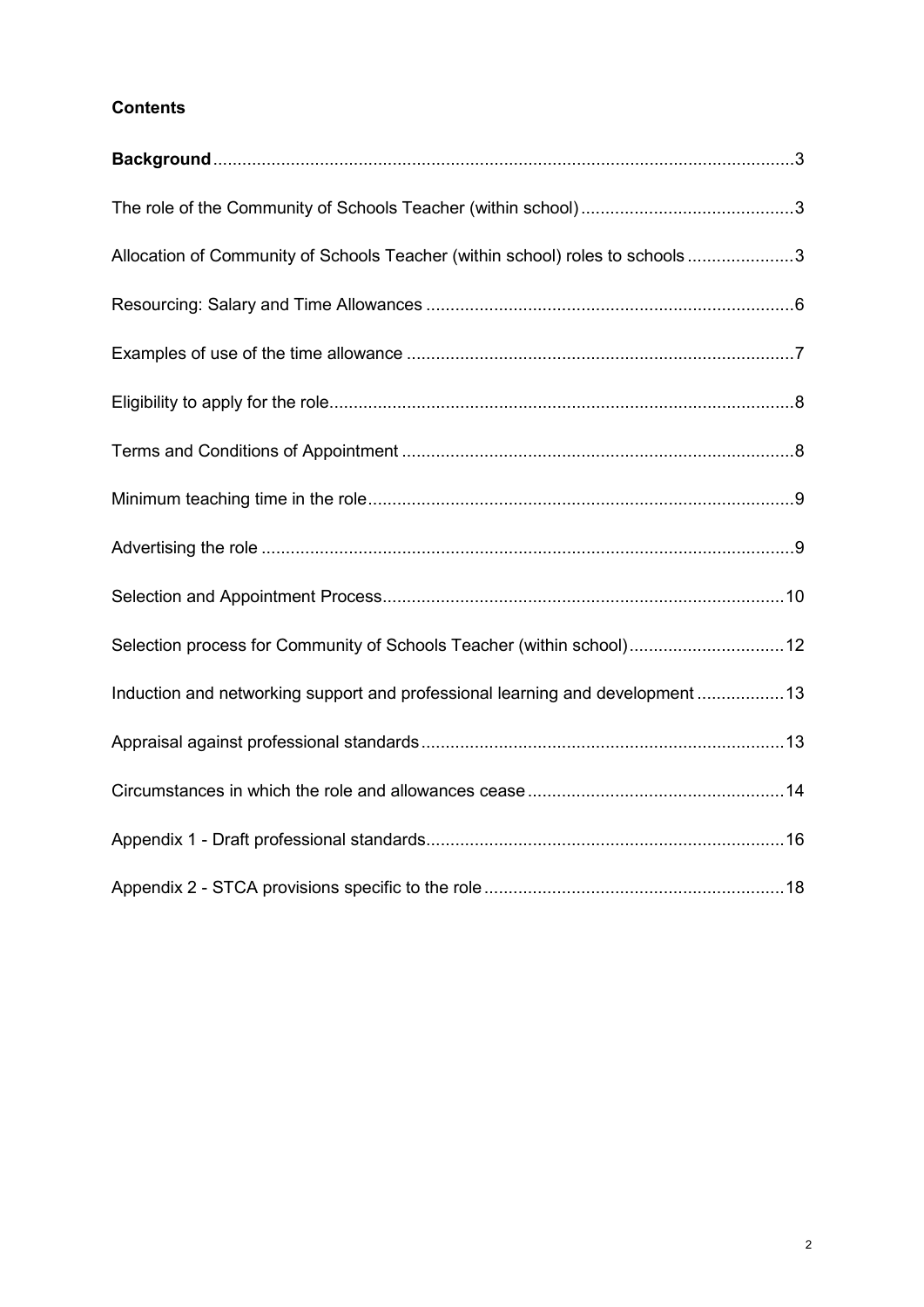## <span id="page-2-0"></span>**Background**

The establishment of this role follows the recommendations made by the 2014 IES Working Group. One of the aims is to broaden the range of career options available to teachers to assist with the recruitment of graduates and promote the retention of experienced classroom teachers who wish to focus on professional teaching practice.

References to Community in these guidelines mean Community of Schools.

## <span id="page-2-1"></span>**The role of the Community of Schools Teacher (within school)**

The core functions of the role are to:

- 1 Promote best teaching practice within a school by:
	- a. retaining teaching responsibility; and
	- b. coordinating and liaising with others responsible for professional development within the school; and
	- c. modelling and supporting collaborative practice.
- 2 Strengthening the use of an inquiry approach to teaching and learning to achieve the shared achievement objectives by providing opportunities for observation and discussion about the practice of other teachers from their own or other schools within the Community.

The introduction of the role is intended to provide additional and complementary support to schools rather than to replace existing arrangements or positions. For example, responsibility for the induction and support of beginning teachers (or teachers new to the school), and already existing professional development programmes in the school.

It is important that this role is kept separate from any responsibility for making appraisal, performance management or competency judgements in relation to other teachers. The role should always be seen in a support and guidance role focussed on professional growth, not making summative judgements of performance.

The role will complement the Specialist Classroom Teacher (SCT) in the provision of a range of support provided to teachers: coaching, mentoring, leading mentoring programmes, leading professional learning groups, providing professional reading and leading discussion groups, developing reflective practice, classroom observations/support, supporting beginning teachers, developing classroom management strategies, and supporting professional learning communities.

An employing board may choose to extend the duties and functions of the role by providing further time or recognition. Whatever additional duties the teacher in the role undertakes, to remain eligible for the additional resourcing, they must be teaching at minimum:

- an average of sixteen (16) timetabled class-contact hours per week<sup>[3](#page-2-3)</sup> (full-time teachers)
- an average of twelve (12) timetabled class-contact hours per week (part-time teachers).

#### <span id="page-2-2"></span>**Allocation of Community of Schools Teacher (within school) roles to schools**

There are three ways a board may be assigned Community of Schools Teacher (within school) roles:

• by entitlement-generated roles;

-

- by the reallocation of roles (reallocation roles) or
- by staffing transfer of whole roles (transferred roles).

<span id="page-2-3"></span> $3$  The references to teaching hours should be read as average weekly hours over the school year.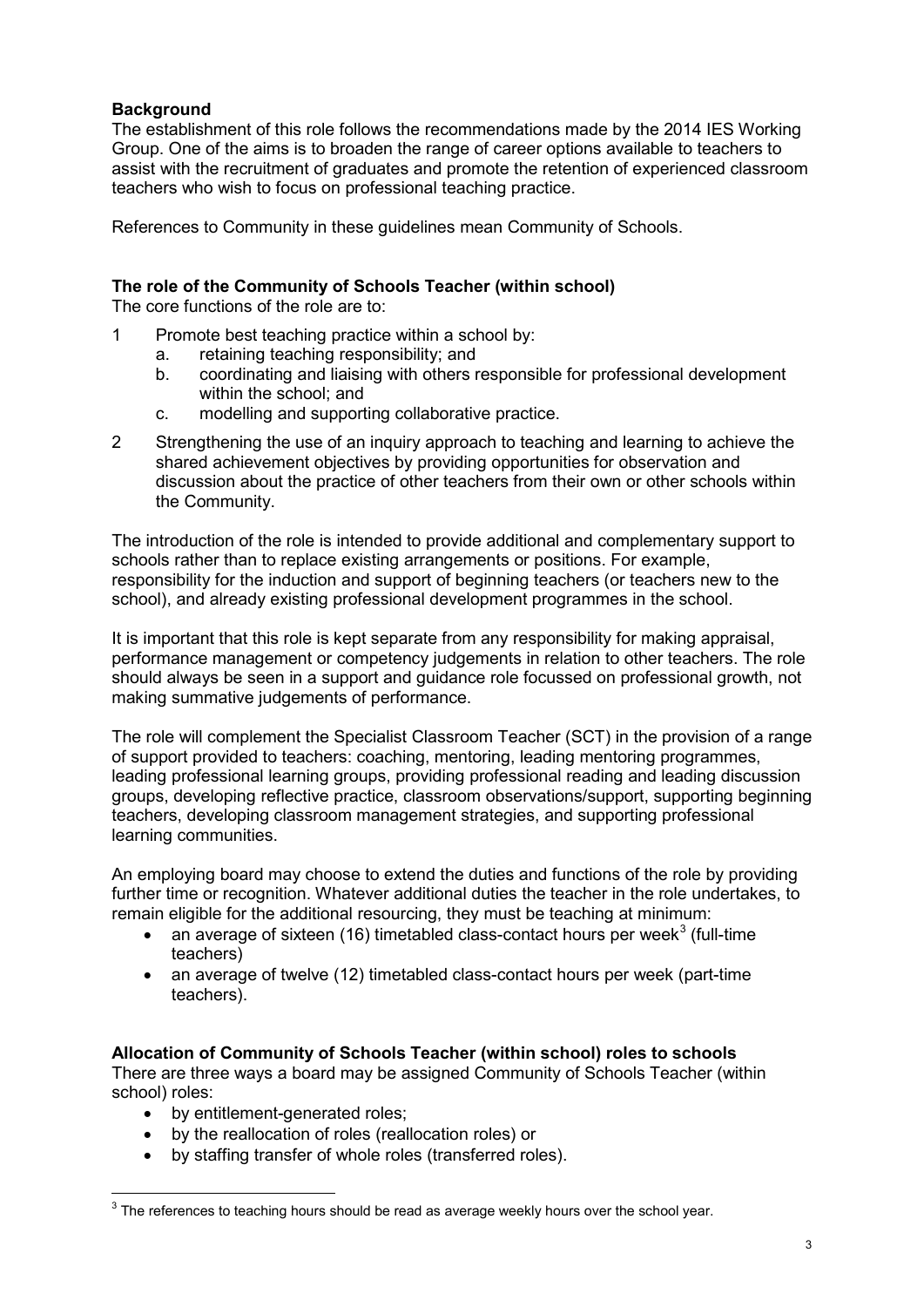The majority of the roles will be entitlement-generated roles.

Each Board will get a number of roles dependent on its entitlement staffing.

The formula will be in the 2014 for 2015 Staffing Order in Council and will be:

- *the number of roles allocated to the Community = the total guaranteed entitlement staffing of the eligible schools in a Community divided by the total guaranteed entitlement staffing for all state and state integrated schools nationally multiplied by 5,000.*
- *the sum is rounded down to the nearest whole number for each Community.*

The total number of roles generated by the Community is then distributed to the Boards within the Community based on their guaranteed entitlement staffing.

#### **Entitlement-generated roles**

This is likely to generate a number of roles which are not whole numbers. For example, a Board may be allocated 6.7 roles. Boards can appoint up to the integer (whole number) of the roles they receive. These are their *entitlement-generated roles* and in this example the Board would have six of these roles.

Boards may appoint teachers to these roles on a permanent or fixed-term basis provided that:

- if the school has fewer than three roles to allocate, the fixed-term allocation is to be determined by the employing board subject to clause 3.2.3 of the STCA. They may all be fixed-term, all permanent or a mix. However, there must be a genuine reason for a fixed-term appointment to the role
- if the school has three or more roles to allocate, each appointment to the role may be either permanent, or for a fixed-term in accordance with clause 3.2.3 of the STCA, provided that fixed-term appointments will never make up more than 40% of a board's roles. There must be a genuine reason to appoint to a fixed-term.

Reasons for appointing to a fixed-term position could include:

- appointment to relieve for another Community of Schools Teacher (within school) on leave
- appointment to undertake a specified short-term function decided by the Community.

The fractions of any role allocation the board receives can be transferred (reallocated) to or from another school or schools within the Community to form whole roles. In the example above the board could reallocate 0.7 towards creating another whole role in another school using a staffing transfer agreement (or might receive another 0.3 from another school to help it create an additional, seventh, role for itself).

#### **Reallocation roles**

Boards can in effect give their spare fractions of roles to other schools to help them create more roles. The Community would work out between its component schools how that reallocation would best be directed (perhaps to ensure small schools were able to appoint at least one person in a role when otherwise they would not have enough of an allocation to do so. These roles created from the transfer of fractions of roles are the *reallocation roles*.

#### **Transferred roles**

Finally, if, for whatever reason, a board in a Community is unable to make an appointment to all of their entitlement-generated roles it may transfer any unallocated whole role entitlement(s) to another or other school(s) in the Community for a maximum of one school year, using a staffing transfer agreement.These are *transferred roles.*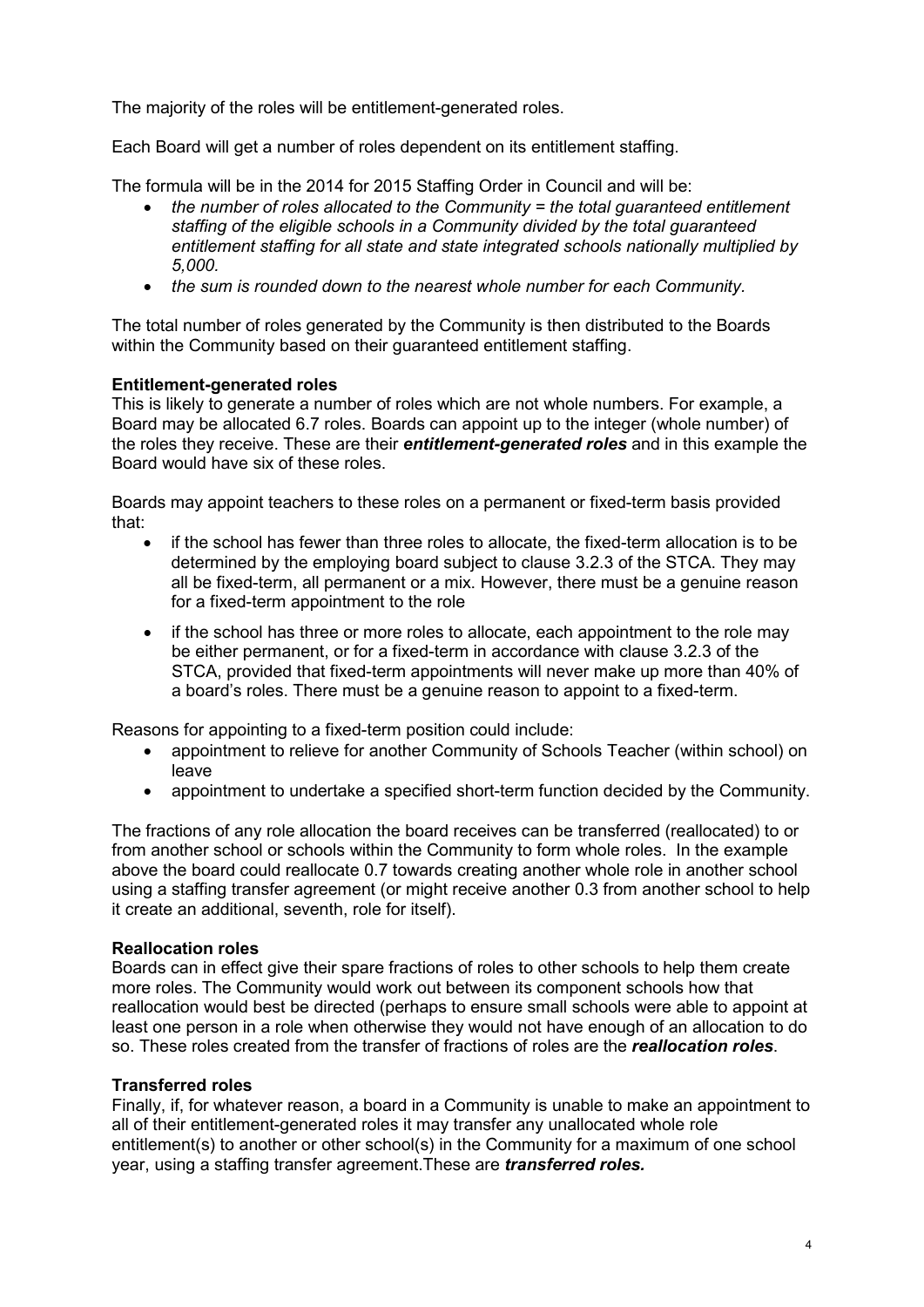Appointments to roles that are formed from either reallocation or transfer must be fixed-term, terminating no later than at the end of the school year.

A board that receives the reallocated and/or transferred role(s) will appoint from its own staff as though they were entitlement-generated roles, except that these transferred roles must be for a fixed-term which does not extend beyond the school year.

A reallocated or transferred role will not count towards the 40% limit on that school's entitlement-generated roles.

By way of example, a school with 6 entitlement-generated roles and 1 transferred role (a total of 7 roles); 40% of six entitlement-generated roles is 2.4, so up to 2 of the 6 roles may be fixed–term. In this case the applicable percentage is calculated from 2 out of 6 roles (33%), not 3 out of 7 roles (42.8%).

Therefore, the school could have four permanent entitlement-generated roles and 2 fixedterm entitlement-generated roles (as this is less than 40% of entitlement-generated roles) and also the one fixed-term allocated role (the transferred role).

When making an appointment the employing board would need to clearly identify when a role is one which is generated for the school by transfer or reallocation.

#### **Notice of allocation**

After the Community has signed its memorandum of agreement the Ministry will send a letter of notification to each board within an approved Community advising the number of roles the Community and each board has been allocated.

Each subsequent year, as part of the provisional staffing notices, boards in the Community will be notified of their allocation for the next school year.

The Ministry, PPTA and the NZSTA will review the impact of the formula in time to advise of any appropriate changes to take effect from the start of the 2018 school year.

There will be a periodic review of the number of roles nationally to maintain an "appropriate relationship" to national roll changes.

#### **Examples of role generation in a Community of Schools**

*For example:*

- Community of Schools = 12 schools
- guaranteed staffing entitlement of the 12 schools = 195.3 FTTE
- guaranteed staffing entitlement of all state and state integrated schools = 39,688.6 FTTE

The number of roles = 195.3 FTTE / 39,688.6 FTTE x 5,000 = 24.6. Rounded down this is 24 roles.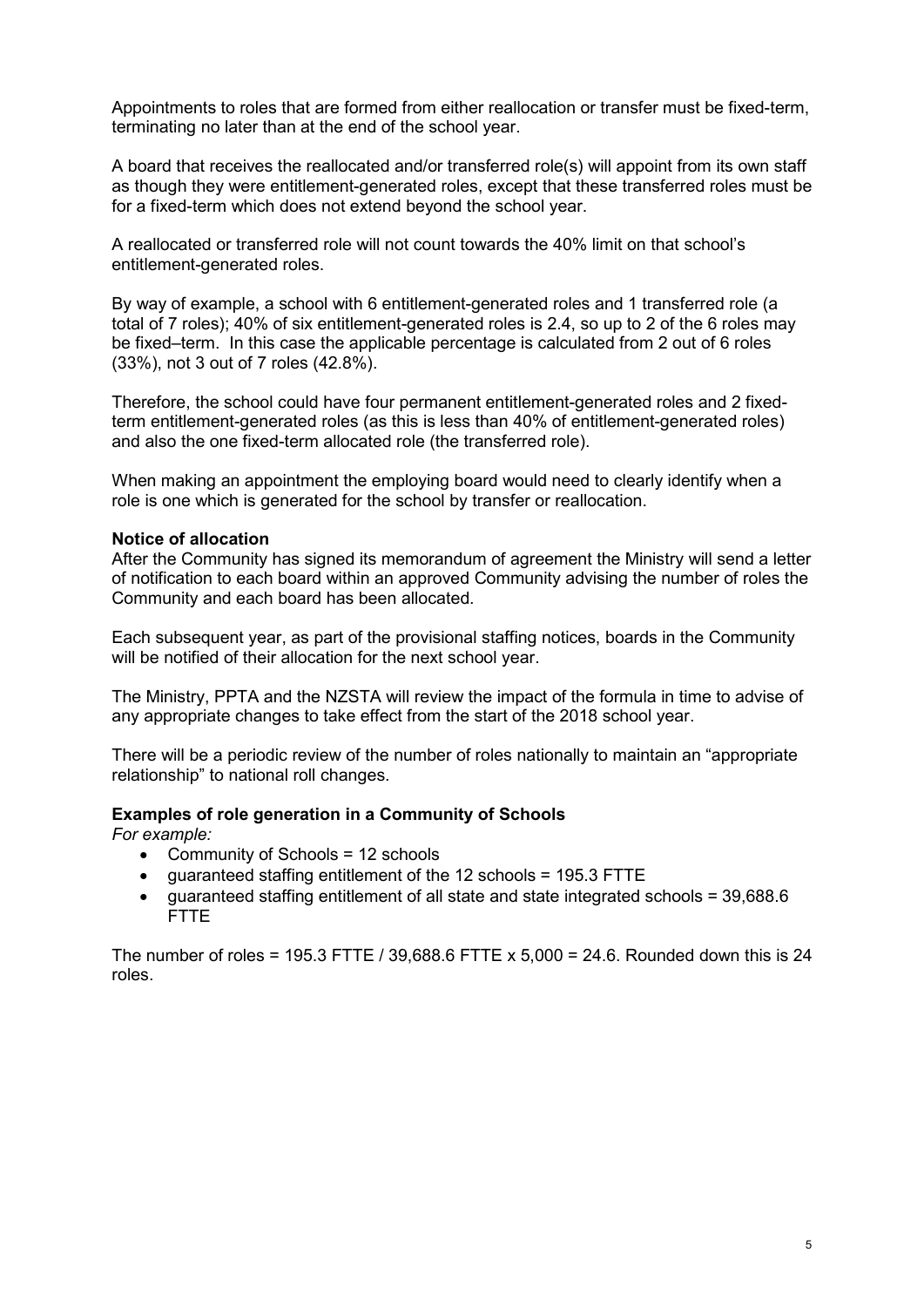These roles would be distributed to the schools within the Community based on each school's guaranteed entitlement staffing as follows:

|        | guaranteed  | within | No. of | allocation  |
|--------|-------------|--------|--------|-------------|
| school | entitlement | school | roles  | that can be |
|        | staffing    | roles  |        | transferred |
| A      | 9.40        | 1.16   | 1      | 0.16        |
| B      | 10.00       | 1.23   | 1      | 0.23        |
| C      | 11.90       | 1.46   | 1      | 0.46        |
| D      | 29.50       | 3.63   | 3      | 0.63        |
| F      | 9.70        | 1.19   | 1      | 0.19        |
| F      | 5.90        | 0.73   | 0      | 0.73        |
| G      | 8.10        | 1.00   | 1      | 0.00        |
| Н      | 21.60       | 2.65   | 2      | 0.65        |
|        | 24.10       | 2.95   | 2      | 0.95        |
| ا.     | 37.40       | 4.60   | 4      | 0.60        |
| κ      | 13.10       | 1.61   | 1      | 0.61        |
|        | 14.60       | 1.79   |        | 0.79        |
| Total  | 195.30      | 24.00  | $18*$  | $6.00**$    |

\* Total number of *entitlement roles* to be appointed by boards in the Community is 18.

\*\* The total number of *reallocated roles* that can be allocated to boards within the Community using transfer staffing in this case is 6.

Note: If the allocated total is not a whole number the Community can allocate the whole number part but the fraction will not be available to the Community for use.

#### <span id="page-5-0"></span>**Resourcing: Salary and Time Allowances**

Each board in a Community of Schools is entitled to a specified number of the roles in each school year. The employing board(s) will, following notification of an appointment to the role, receive an additional 0.08 FTTE staffing (the equivalent of 2 hours per week) to resource each role. The employing board will, following consultation with the teacher in the role, organise the way in which this time will be used through the year.

Some options include:

- timetabled hours each week
- release on an 'as required' basis through the year
- one or more blocks of release time through the year
- combination(s) or variations of the above.

The time allowance is tagged to the person in the role to fulfil their role-related duties and is in addition to any other time allocations to which the teacher is entitled.

Teachers appointed to the role will receive an allowance of \$8,000 per annum, while they hold the role.

The time and salary allowances cannot be split and this cannot be a job share position.

The allowance, although set at the *value* of two units, is not the *equivalent* of units. This allowance does not enable a teacher holding the role to progress beyond their qualifications maximum. Employers and applicants should be aware of this when making/accepting appointments to the role.

Unless otherwise stated in the STCA, the terms and conditions of appointment for the role will be in addition to the terms and conditions of teachers covered by that Agreement.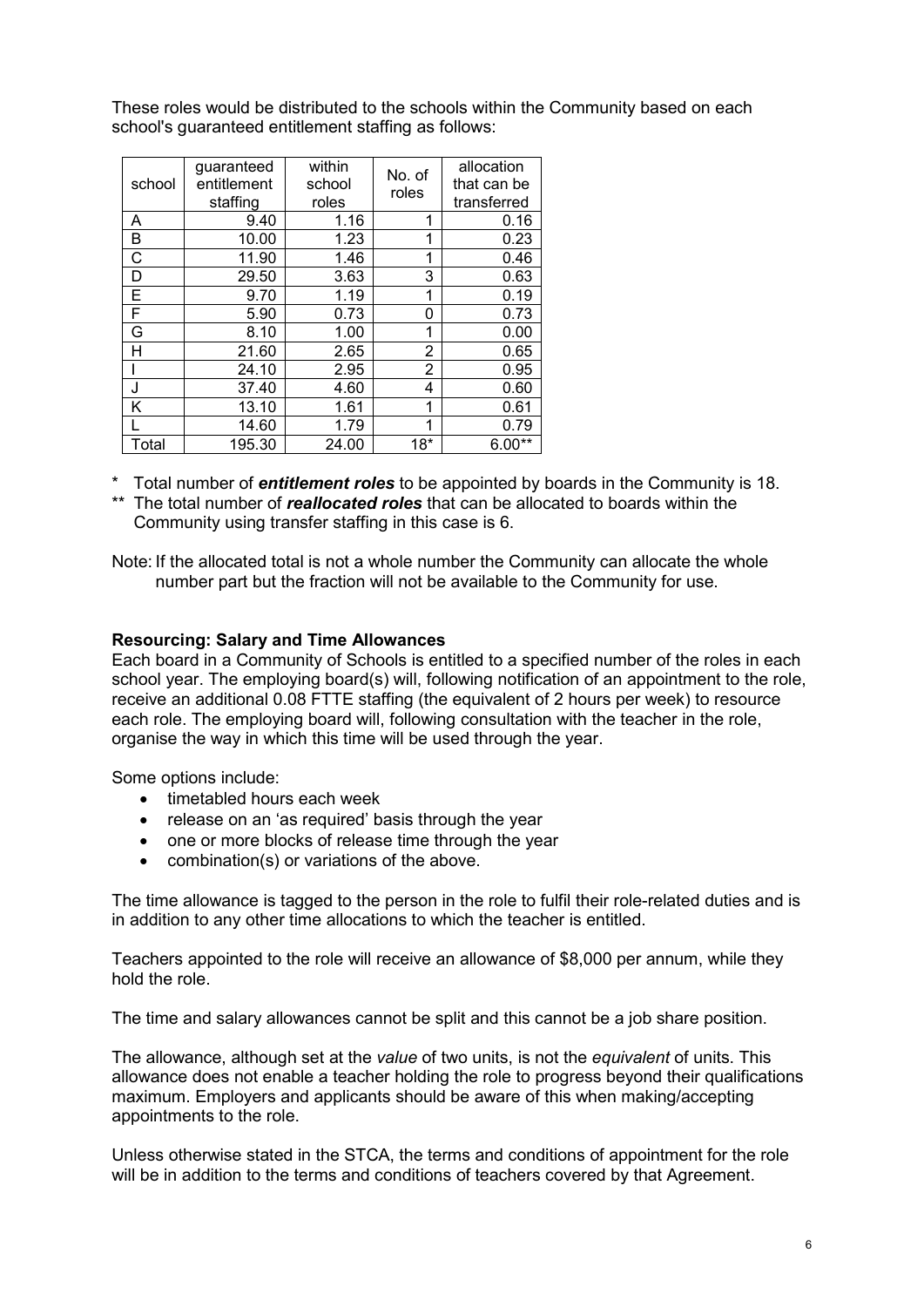Part-time teachers who are appointed to the role are expected to perform the role in full and consequently the salary allowance and time allowances are not pro-rated for part time teachers.

As the allowances are not pro-rated, part-time teachers are expected to be observed and to work with other teachers for the same amount of time as a full-time teacher in the role.

## <span id="page-6-0"></span>**Examples of use of the time allowance**

#### *Combining with other allowances*

The time allocation for the role is in addition to any other entitlements the teacher has under the STCA. It may, however be used flexibly in combination with other allowances.

## For example:

#### *A full-time classroom teacher without units who is in a Community of Schools Teacher (within school) role could be timetabled for:*

- 18 timetabled class-contact hours per week, 5 hours non-contact per week and 2 hours timetabled Community of Schools Teacher (within school) role release time; or
- 19 timetabled class-contact hours per week, 5 hours non-contact per week and 1 hour timetabled release time per week with 40 hours per school year release time (to be used flexibly in blocks or as needed to employ a reliever to release the teacher to undertake their role-related duties during the timetabled school day); or
- 20 timetabled class-contact hours teaching per week, 5 hours non-contact per week with 80 hours per school year flexible release time (to be used in blocks or as needed to employ a reliever to release the teacher to undertake their role-related duties during the timetabled school day); or
- A combination (or variation) of the above which ensures that the allocated release time is utilised and STCA provisions are met.

#### *A full-time classroom teacher with one permanent unit who is in a Community of Schools Teacher (within school) role could be timetabled for:*

- 17 timetabled class-contact hours per week, 5 hours non-contact per week, 1 hour unit time per week and 2 hours timetabled Community of Schools Teacher (within school) role release time per week; or
- 18 timetabled class-contact hours per week, 5 hours non-contact per week, 1 hour unit time per week unit time and 1 hour timetabled release time per week with 40 hours per year flexible release time to be used in blocks or as needed to employ a reliever to release the teacher to undertake their role-related duties during the timetabled school day; or
- 19 timetabled class-contact hours per week, 5 hours non-contact per week, 1 hour unit time per week with 80 hours per school year flexible release time to be used in blocks or as needed to employ a reliever to release the teacher to undertake their role-related duties during the timetabled school day; or
- a combination (or variation) of the above which ensures that the allocated release time is fully utilised and STCA provisions are met.

A part-time classroom teacher who is in the role would be timetabled within their total paid hours for their teaching hours, their non-contact time and their allocated release time, with similar flexibility in how the release time might be allocated through the year.

#### *Using timetabled Community of Schools Teacher (within school) role release time*

This might be used as time within the timetabled school week, as time when the teacher in the role is scheduled to work with other teachers, or for other functions of their role.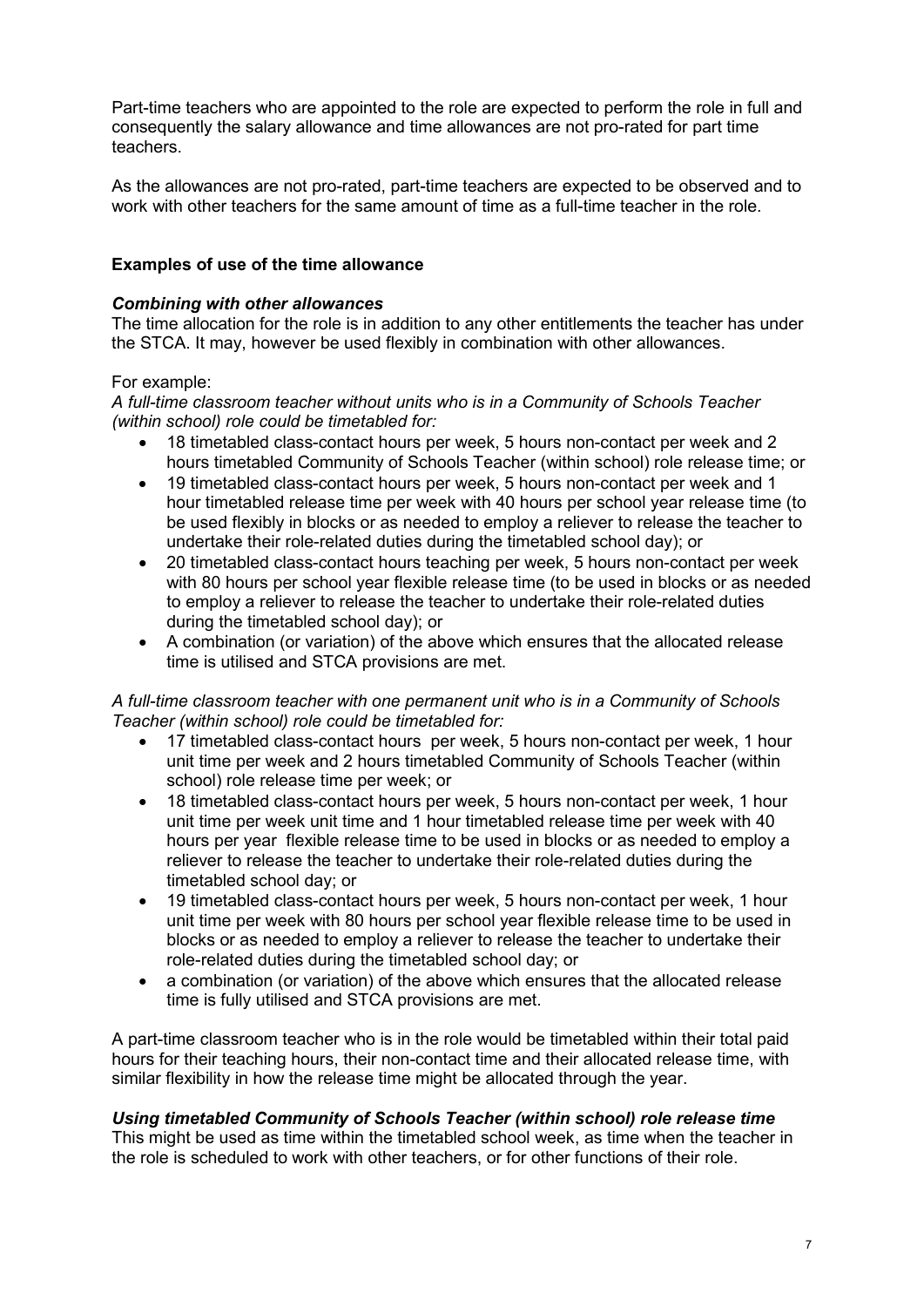## *Blocking Community of Schools Teacher (within school) role release time*

A school may use the extra staffing allocation of release time in blocks to fund relief or additional staffing hours to enable the teacher to be released for:

- regular part or whole days during the year; or
- part or whole weeks at different times of the year; or
- full release for periods of a month or more during the year; or
- a combination or variation of any of the above.

#### *Alternative homeroom class cover*

Where the teacher is a homeroom teacher the staffing allowance might be used to:

- employ a short term relieving homeroom teacher
- increase the hours of an existing part-time teacher to act as reliever
- employ an additional part-time staff member to act as homeroom teacher
- employ an additional part-time staff member to teach specialist subjects to the class during the homeroom teacher's absence, such as music, drama, languages, science
- a combination or variation of any of the above.

#### <span id="page-7-0"></span>**Eligibility to apply for the role**

A teacher in the role is expected to be an experienced, well established teacher with demonstrated knowledge about and expertise in teaching as this is a professional learning leadership role. Minimum eligibility criteria for the role have been set. Schools making appointments to these roles must ensure that these are met.

In order to be eligible to apply for the role, a teacher must:

- have current employment as a teacher within the Community, and
- hold a current practising certificate, and
- have recent educational leadership experience relevant to the role, and
- have met professional standards relevant to their current position.

In addition to these basic eligibility requirements there are a set of nationally agreed criteria for selection. (See page 10 and 11 of these guidelines). Each school may also establish its own local criteria in addition to these to reflect the Community achievement plan. Applicants will be advised of any local criteria.

#### <span id="page-7-1"></span>**Terms and Conditions of Appointment**

Unless otherwise stated in the STCA, the terms and conditions of appointment for the role will be in addition to the terms and conditions of teachers covered by that Agreement.

#### **Eligibility for other payments**

Appointees to the role:

-

- may hold up to two permanent units while in the role;<sup>[4](#page-7-2)</sup>
- retain (or receive) fixed-term salary units where the school requires continuation of a specific responsibility or chooses to extend the purpose and functions of the role and provide further recognition:<sup>[5](#page-7-3)</sup>
- must maintain at minimum an average of twelve (12) timetabled class-contact hours per week (part-time) and sixteen (16) timetabled class-contact hours per week (fulltime). $6$

<span id="page-7-2"></span><sup>4</sup> This does not restrict employers from allocating MMAs and other allowances in the normal way provided that they do not conflict with the eligibility requirements and the functions of the role.

<span id="page-7-4"></span><span id="page-7-3"></span>they do not conflict with the eligibility requirements and the functions of the role.<br><sup>5</sup> This role offers an alternative career pathway for those teachers who want to remain centred in teaching practice through supporting and encouraging effective teaching, rather than following a management and administration pathway. As such, schools are asked where possible to minimise other responsibilities of those in the roles in order to allow them to focus on this important professional support role (eg it is not expected that roles will also hold senior management roles).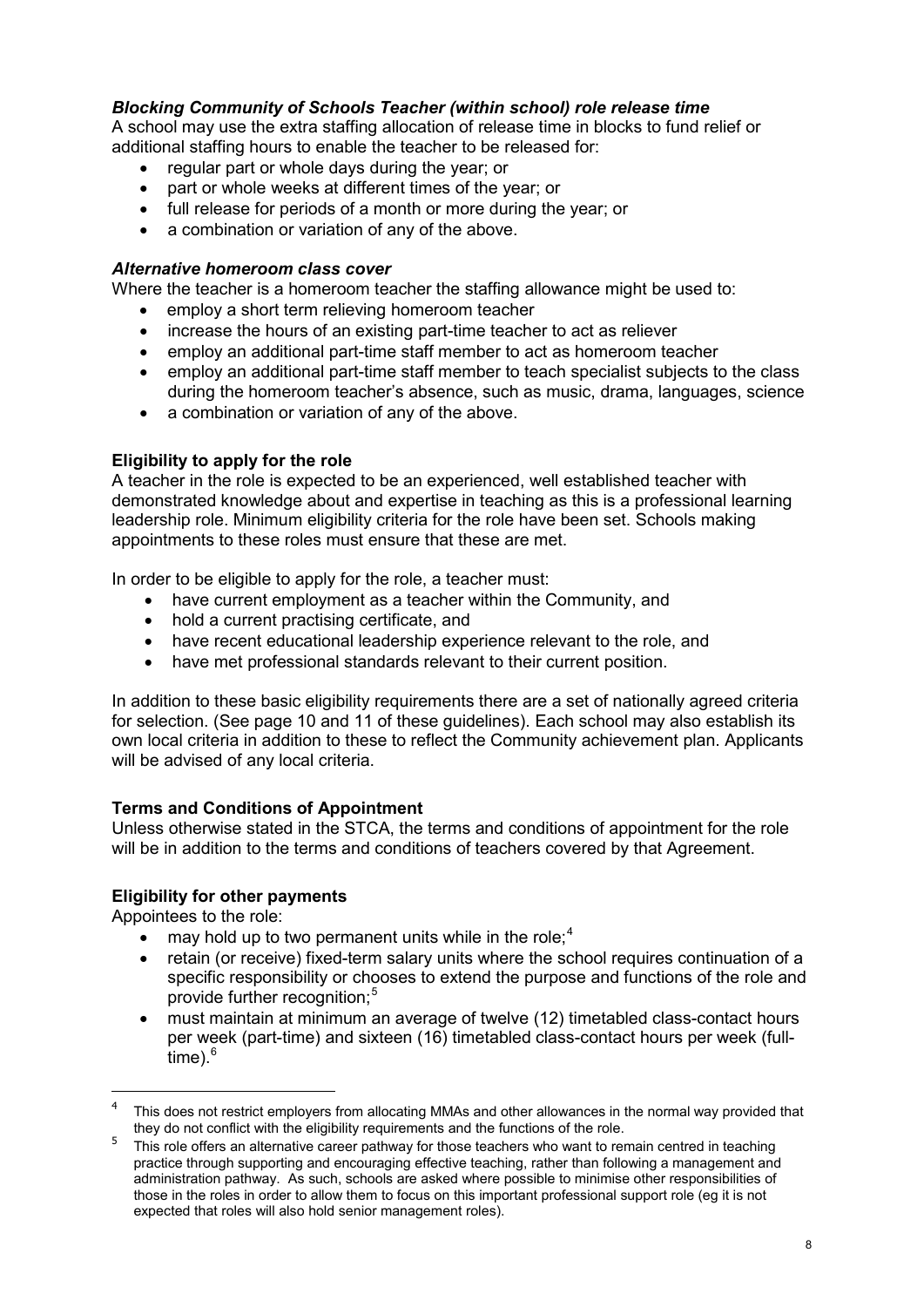#### **Meeting selection criteria**

Each appointment to the role will be subject to the agreed criteria [see pages 10 and 11 of these guidelines).

## **Fixed term teachers applying for the roles**

Fixed term teachers may be eligible for appointment to the role if the balance of their fixedterm of their existing position is at least equal to the term of the role being advertised.

## <span id="page-8-0"></span>**Minimum teaching time in the role**

Regardless of how their hours are structured, to remain eligible for the additional resourcing associated with the STCA provisions, the teacher appointed to the role must maintain at minimum an average of sixteen (16) timetabled class-contact hours per week over the course of a school year if full-time and at minimum an average of twelve (12) timetabled class-contact hours per week over the course of a school year if part-time. This is to ensure that the employee retains credibility as an effective classroom teacher while holding the role.

Teachers in the role (full-time or part-time) are expected to use their allocated time allowance to spend the equivalent of two hours per week providing advice, observation and feedback to other teachers, or other duties associated with the role.

The employer, following consultation with the teacher appointed to the role, will identify the average number of hours per week that the teacher will be available for observation. A parttime teacher employed in the role will be expected to be available for observation for an equivalent number of hours on average per week as a full-time teacher in the role. For example, if it is determined that six periods per week is a suitable expectation for availability for observation, this would apply to both.

In considering the appointment of a part-time teacher to the role the employer must consider the total paid hours of the teacher given the time allowances for which s/he is eligible and the minimum timetabled class-contact teaching hours for the role. Where their total paid hours are insufficient to ensure at minimum an average of twelve (12) timetabled classcontact hours per week over the course of a year then either:

- the employee will not be eligible for appointment to the role; or
- the employer and employee would need to agree to increase the teacher's total paid hours to ensure the minimum timetabled class-contact hours are met.

#### <span id="page-8-1"></span>**Advertising the role**

-

All applicants for the role will be teachers currently employed within the school.

The trust and confidence of the teaching staff in any person appointed to the role is crucial to the success of this role. Where a board has been unable to appoint a teacher from within the school to the role they will retain the entitlement to the resourcing for the position through the year until an appointment is made, or transfer the entitlement for that school year to another school in the Community.

The advertising process should:

- be open and transparent within the school;
- ensure that all teachers in the school are notified of the availability of the role, the eligibility requirements, the role description and the selection process.

<sup>6</sup> Schools will need to ensure that the majority of the teacher's in-school hours are teaching-based.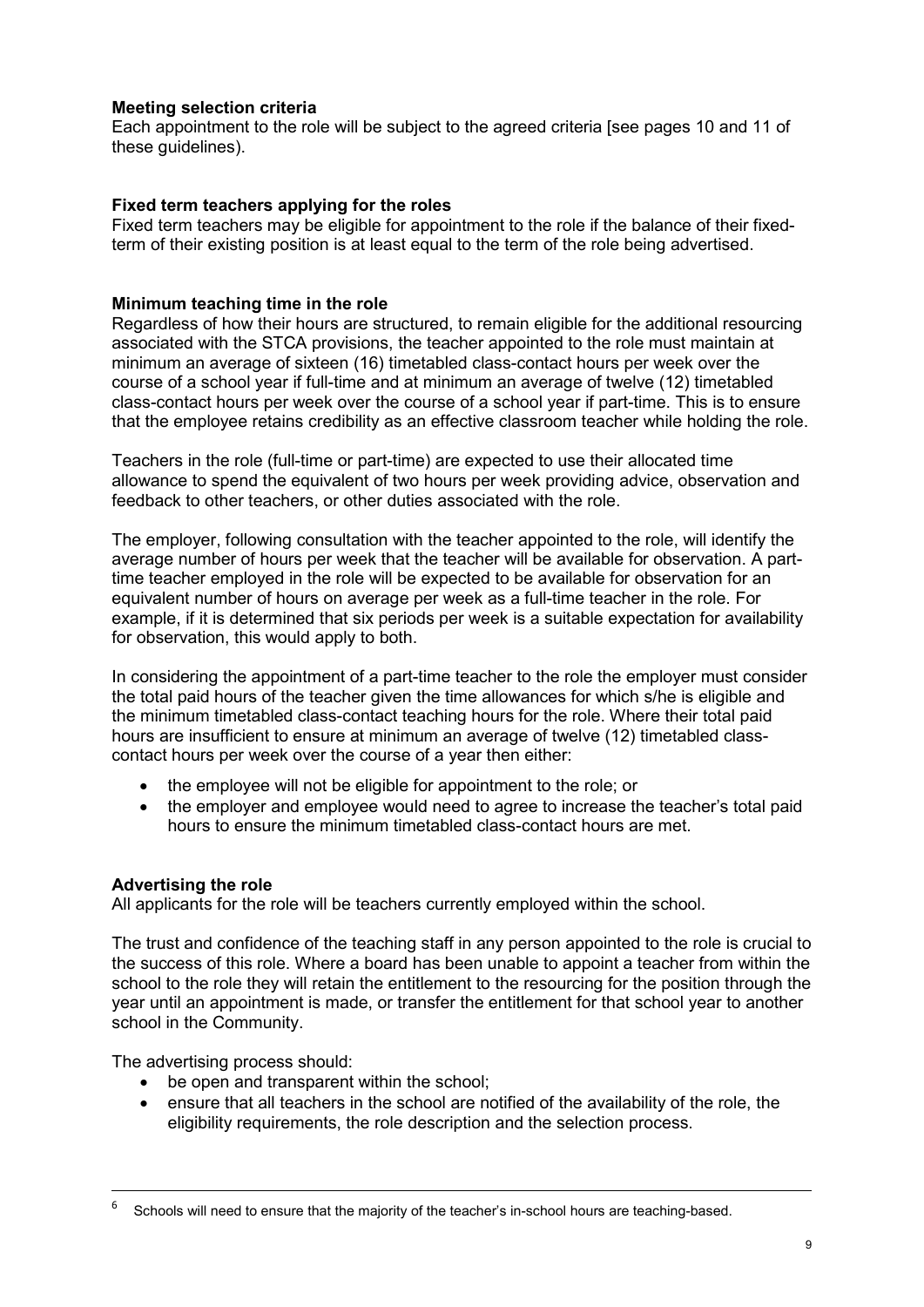## <span id="page-9-0"></span>**Selection and Appointment Process**

It is the responsibility of the employing board to ensure that the most suitable applicant, who meets the criteria, is selected for appointment to the role. Where the employer does not consider any applicant meets the eligibility requirements, role description and criteria, the employer may:

- make no appointment and retain the entitlement; or
- transfer the entitlement temporarily to another school in the Community.

## **National Criteria for selection to the role**

The national selection criteria for the role have been developed with the expectation that teachers appointed to the role also fully meet the Registered Teachers' Criteria and associated cultural competencies.

The school may also develop local selection criteria to reflect the Community's achievement plan, which will supplement the national criteria. Applicants will be advised of any local criteria.

| NATIONAL CRITERIA - Community of Schools Teacher (within school) role: |                                                                                                                                                                                                                                                                 |  |
|------------------------------------------------------------------------|-----------------------------------------------------------------------------------------------------------------------------------------------------------------------------------------------------------------------------------------------------------------|--|
| <b>PROFESSIONAL KNOWLEDGE IN PRACTICE - AKO</b>                        |                                                                                                                                                                                                                                                                 |  |
| Applicant demonstrates successful practice and understanding of        |                                                                                                                                                                                                                                                                 |  |
| <b>BICULTURAL</b><br><b>KNOWLEDGE</b><br><b>AND PRACTICE</b>           | Implications and applications of the Treaty of Waitangi in New Zealand<br>educational settings                                                                                                                                                                  |  |
|                                                                        | Māori enjoying and achieving educational success as Māori<br>Working biculturally                                                                                                                                                                               |  |
| <b>PLANNING FOR</b><br><b>SUCCESS</b>                                  | Working with others on development of plans and evidence-based cycles of<br>$\bullet$<br>teacher inquiry that have resulted in improved <sup>7</sup> outcomes for diverse (all)<br>learners                                                                     |  |
| <b>EFFECTIVE</b><br><b>TEACHING AND</b><br><b>LEARNING</b>             | Using current and relevant research evidence to strengthen teaching to<br>support every student to learn and achieve <sup>8</sup> in ways that recognise their<br>identity, language and culture                                                                |  |
| <b>PROFESSIONAL</b><br><b>LEARNING</b>                                 | Using a range of evidence to identify professional learning strengths and<br>$\bullet$<br>needs and to monitor progress towards goals<br>Using individual and collaborative professional learning approaches that<br>improve outcomes for diverse(all) learners |  |

<span id="page-9-1"></span> $7$  'Improve' / ' improved' should be read as consistent with the general intent to support system-wide improvement and the BES meaning of -

<sup>&#</sup>x27;improvement' as *"optimising ongoing educational improvement in valued outcomes for diverse (all) learners with a priority for accelerated improvement for learners who have been underserved in their education or disadvantaged"*

<span id="page-9-2"></span><sup>8</sup> 'Achieve' should be understood to mean valued outcomes as set out in *The New Zealand Curriculum* and/or *Te Marautanga o Aotearoa* and/or *Te Aho Matua o ngā Kura Kaupapa Māori o Aotearoa* and/or *Te Piko o te Mahuri* including student achievement.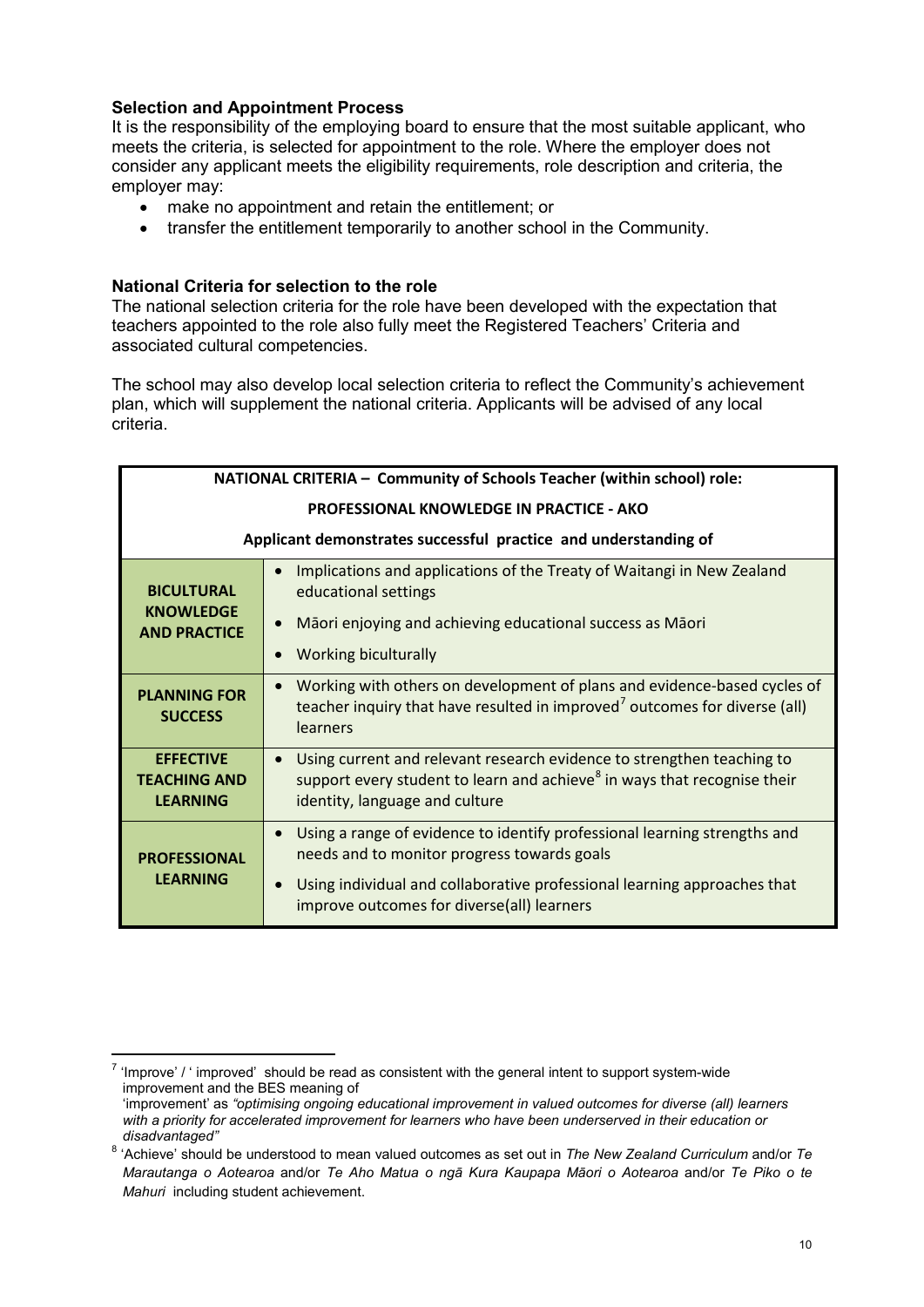| NATIONAL CRITERIA - Community of Schools Teacher (within school) role: PROFESSIONAL<br>RELATIONSHIPS, VALUES AND ENGAGEMENT - MAHI TAHI |                                                                                                                                                             |  |
|-----------------------------------------------------------------------------------------------------------------------------------------|-------------------------------------------------------------------------------------------------------------------------------------------------------------|--|
| Applicant demonstrates successful practice and understanding of                                                                         |                                                                                                                                                             |  |
| <b>VALUES</b>                                                                                                                           | Respecting and valuing the culture, knowledge and expertise of others<br>Taking agency for own professional development to improve teaching and<br>learning |  |
| <b>RELATIONSHIPS</b>                                                                                                                    | Being open to collaborative learning and constructive problem-solving<br>Building and maintaining relationships of challenge, trust and respect             |  |
| <b>ENGAGEMENT</b>                                                                                                                       | Creating educationally powerful connections within the school and with<br>parents and whanau that lead to improved student outcomes                         |  |

## **Assessment of Applicants against National Criteria**

Applicants will be assessed on the basis of the evidence of practice and understanding that they provide (see below).

#### **Evidence to support assessment of applicants for the role**

The following evidence will be needed for assessment.

#### **EVIDENCE TO SUPPORT ASSESSMENT Community of Schools Teacher (within school) role**

- Application and CV in the format required
- Evidence of values, knowledge and capabilities in relation to national criteria (and local criteria if required)
- Referees' reports (if required)
- Other evidence deemed relevant by the selection panel

#### **Feedback Mechanism**

The selection and appointment processes for the role should include a feedback mechanism for all applicants. This should include feedback about the national criteria (and local criteria where relevant) against which they have been considered and related to the evidence they have produced in support of their application. This should happen for all applicants whether the applicant meets the criteria or not and whether they are successful in appointment to the role or not. For successful applicants, this feedback should be used in formulating a development plan for appraisal against the professional standards for the role.

#### **Tools and resources to support applicants**

- Criteria and relevant evidence
- Information about materials available
- Advice on nominating referees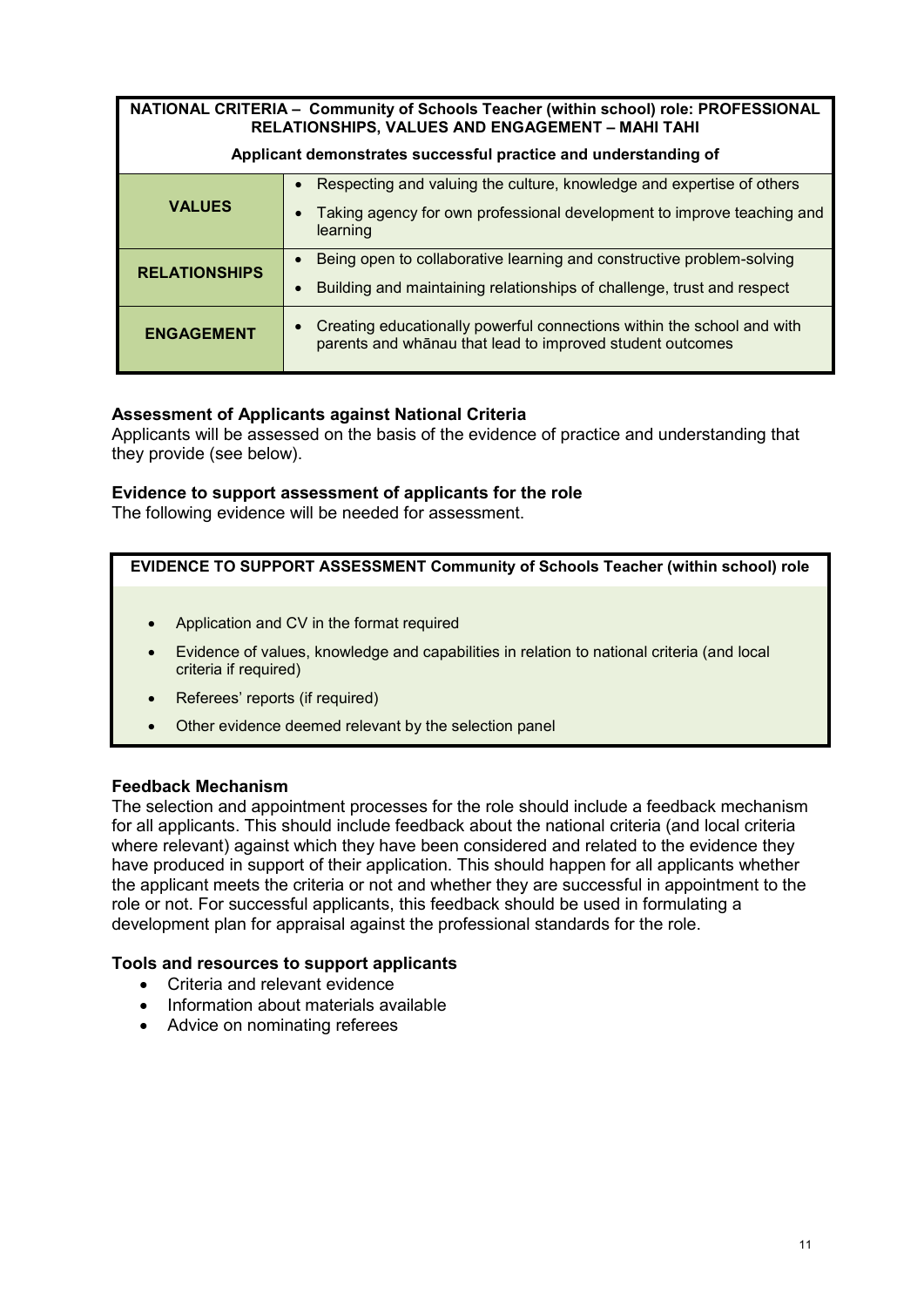## <span id="page-11-0"></span>**Selection process for Community of Schools Teacher (within school)**

#### **Summary of processes**

The following diagram outlines the selection, appointment and appraisal process for the role.

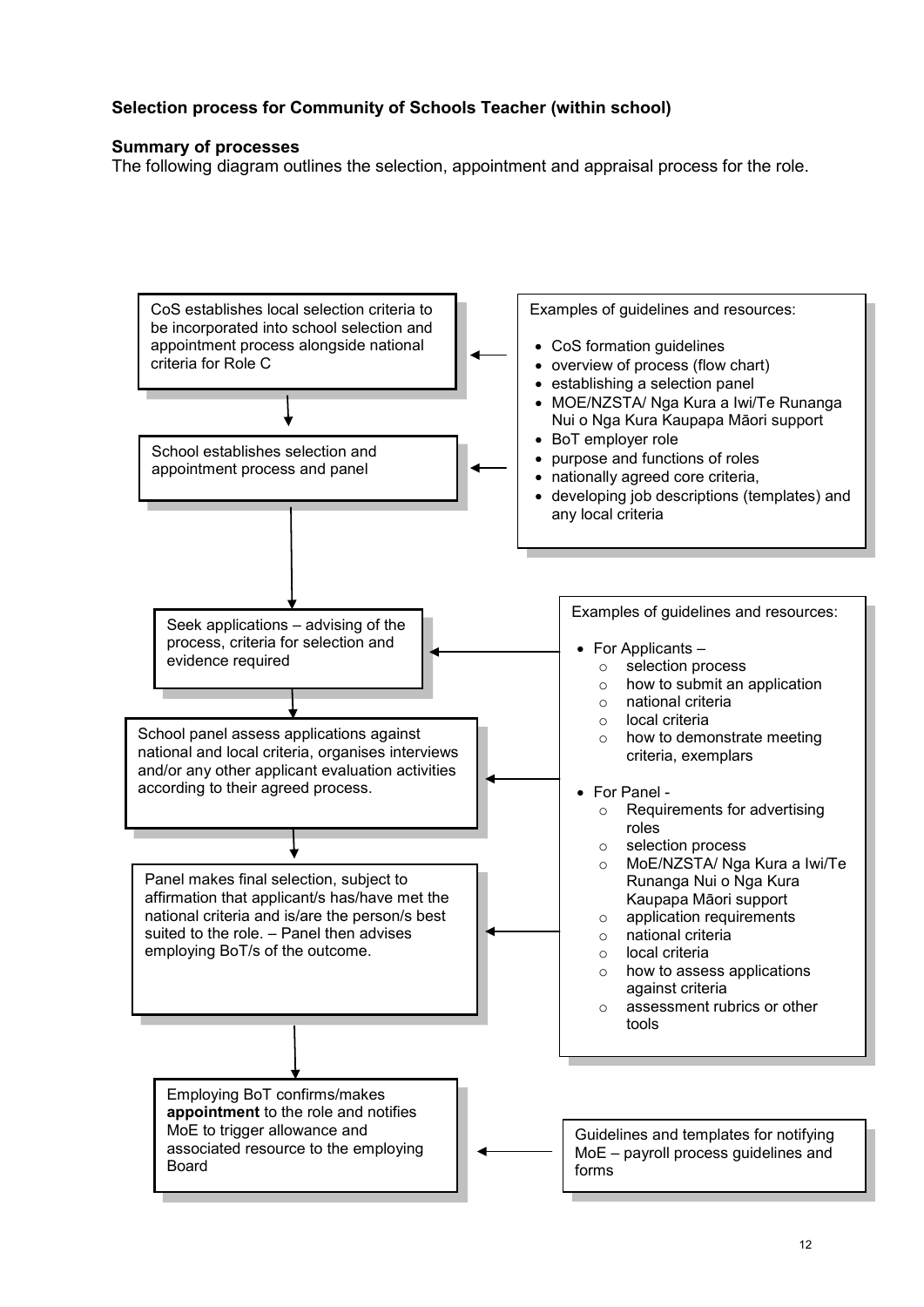#### **Support for the role**

Boards may consider how the following can contribute to making the most effective use of the new roles:

- an appropriate and accessible work space
- access to the network of colleagues involved in professional support for teachers relevant to the Community's plan such as other teachers in the roles, Community of Schools across community teachers, Specialist Classroom Teachers (SCTs), professional learning coordinators, HoDs, etc
- professional learning opportunities that will support the work of the teacher in the role.

## <span id="page-12-0"></span>**Induction and networking support and professional learning and development**

PPTA, Mini*s*try and NZSTA recognise the importance of induction for this role. There is to be a collaborative and integrated approach for the appointments made to these positions from late 2014. The importance of appropriate networking opportunities for the role is also recognised and development of this at regional and community level will be supported.

Each role will generate \$400 per annum to the employing board, which is to be used to support Community-level induction and networking programmes relevant to the role.

The purpose of the role is seen as supporting other teachers to improve and develop practice in order to develop teacher practice collectively for improved student outcomes. The employing board may consider tailoring professional development for teachers in the role as part of their normal staff development programmes. Examples of areas of professional learning and development that the roles may wish to consider could include adult education, mentoring/coaching, teacher professional learning.

Teachers in the role are encouraged to participate in training days, network/cluster groups and relevant professional learning opportunities.

The employer should plan a process of induction and networking for each new appointee to the role and an appropriate programme of professional development which should be agreed in discussion with the teacher. This should take into account the professional learning and development needs of those in the role in the context of the Community's achievement plan.

Teachers in the role may find sections of the SCT guidelines and handbook helpful in their work with other teachers.

#### <span id="page-12-1"></span>**Appraisal against professional standards**

The appraisal will be the responsibility of the employing board. Teachers in the role will be assessed annually by the employing board against the national criteria for selection. When the professional standards for the role are developed they will be used for appraisal.

The appraisal process is intended to be integrated with, rather than additional to the school's normal appraisal cycle/processes.

The standards will be finalised during 2015. They will build on the framework developed as part of stage one of the Professional Standards Writing Group's process, which is shown in Appendix 1. Until the professional standards are finalised, teachers in the role can be appraised using the selection criteria.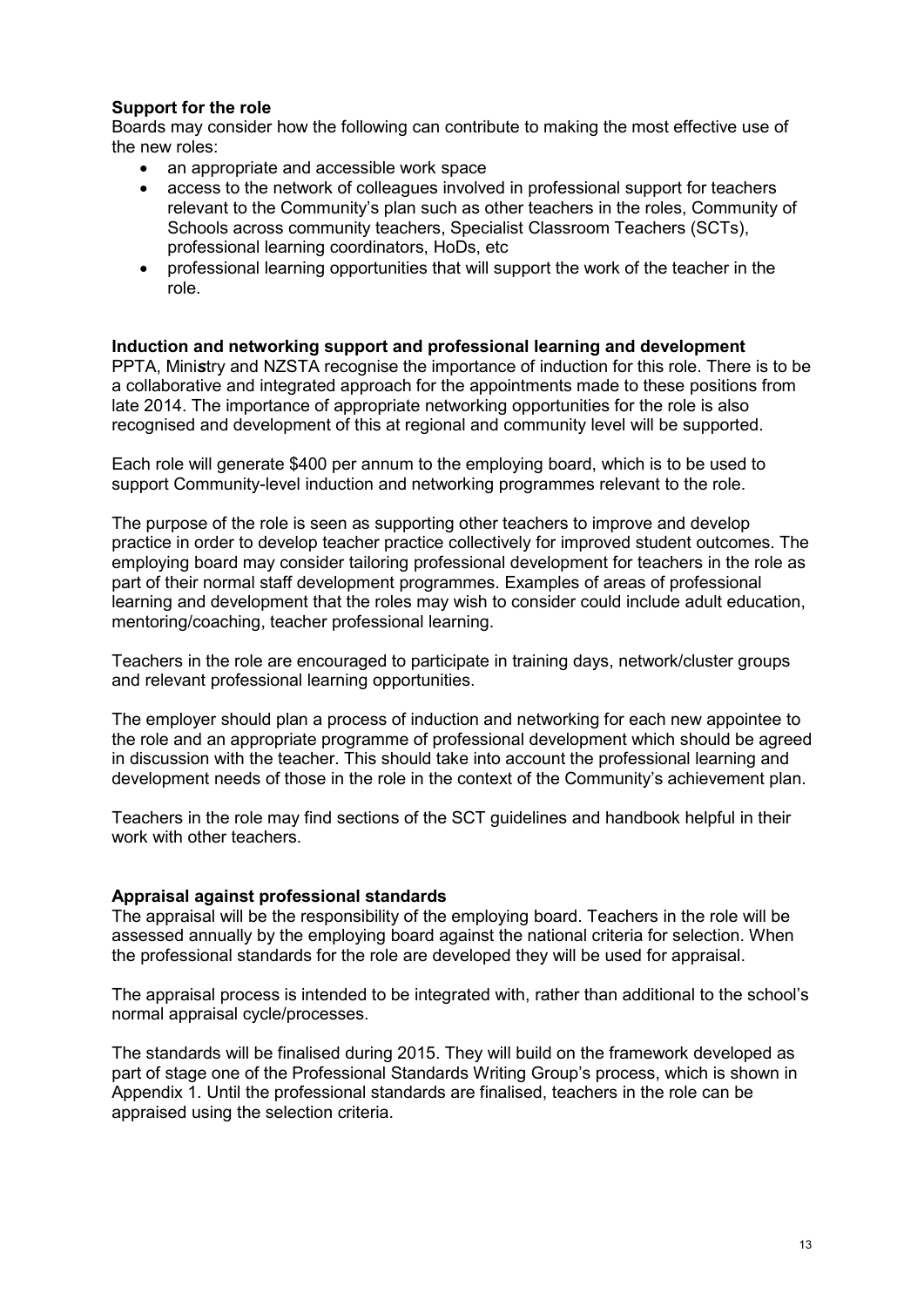

The appraisal will consider the current role and the new functions associated with the role. The board may seek input into the appraisal in relation to the Community functions as appropriate. It should be incorporated into the school's normal appraisal cycle.

Where appraisal components are common to both the teacher's core role and to the Community of Schools Teacher (within school) role an integrated appraisal should take place, using evidence from wherever is appropriate.

NZSTA and PPTA have prepared further advice on good practice in appraisal of those with these roles. [link document - Guidelines for appraising Community of School (CoS) Leadership and Teacher Roles]

When a teacher appointed permanently to the role does not meet the professional standards for the role then clause 3.3 of the STCA will apply as appropriate.

#### <span id="page-13-0"></span>**Circumstances in which the role and allowances cease**

A teacher will lose the role and allowances under any of the following circumstances:

- where the term of a fixed-term appointment to the role ends
- where the employing board accepts the teacher's decision to voluntarily relinquish the role (from the date the relinquishment takes effect)
- when s/he ceases to be employed by the school in which s/he was appointed to the role:
	- $\circ$  with the withdrawal of the employing board from the Community  $\frac{9}{2}$  $\frac{9}{2}$  $\frac{9}{2}$
	- o with the disestablishment of the Community.

A teacher may lose the role and allowances when the employing board is required to reduce the number of roles at its school because of:

- a change in the number of roles generated by its entitlement FTTE
- a change to the Staffing Order in Council.

<span id="page-13-1"></span> $9$  A board would need to give notice of an intention to withdraw no later than the end of term 2 (to take effect from the start of the next school year) to allow for resourcing adjustments and disestablishment of role processes. -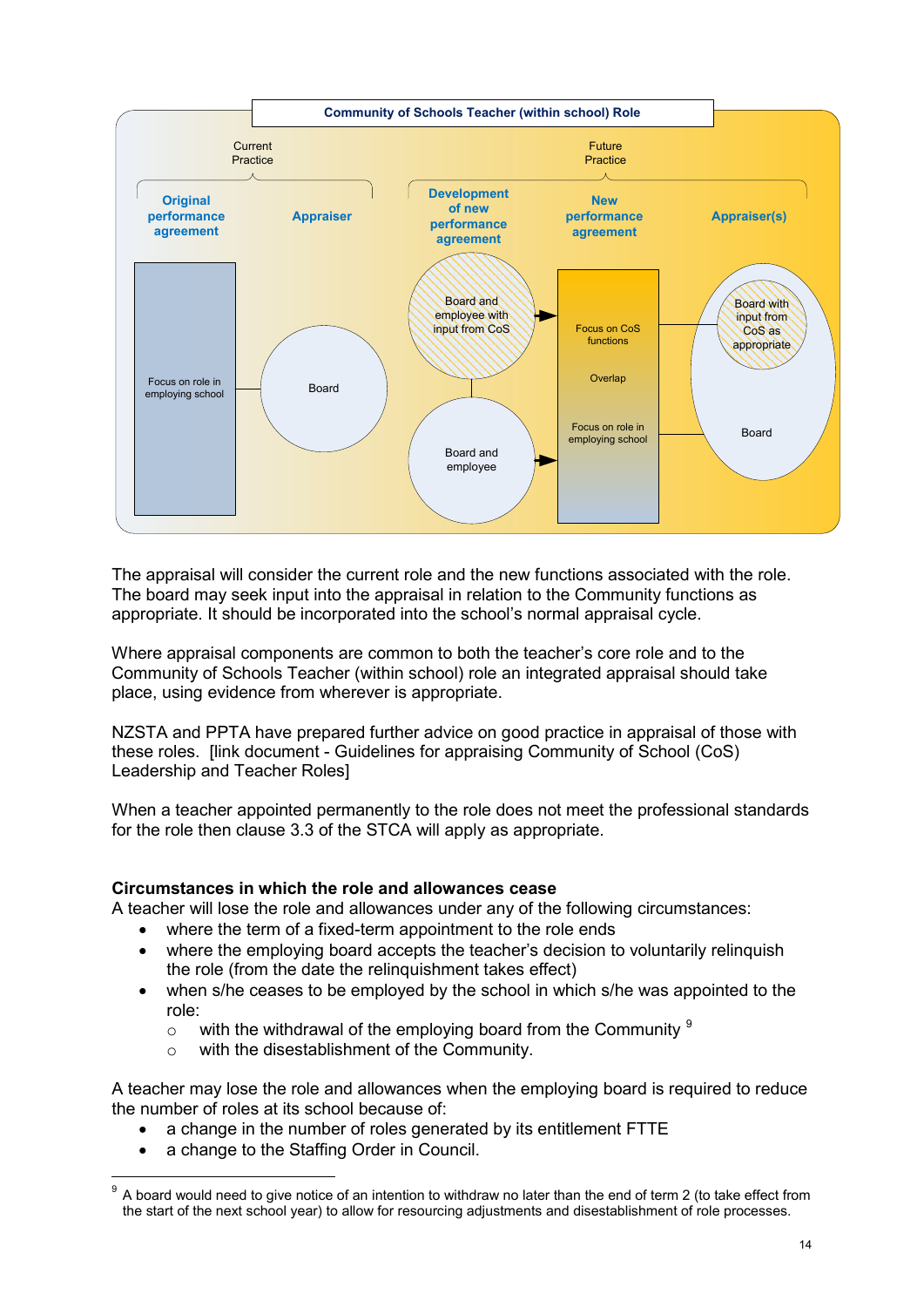The provisions applying when a teacher ceases to hold the role are to be found in the STCA variation in the following clauses:

| <b>Reason for loss</b>                                    | <b>Provisions or clauses</b>     |  |
|-----------------------------------------------------------|----------------------------------|--|
| At the end of a fixed term appointment period             | N/A- normal end of employment    |  |
|                                                           | processes                        |  |
| Where a teacher voluntarily relinguishes the role         | N/A - normal end of employment   |  |
|                                                           | processes                        |  |
| When they cease to be employed in the school              | N/A- normal end of employment    |  |
|                                                           | processes                        |  |
| The reduction of transferred or reallocated within school | N/A (will be one year fixed term |  |
| roles to the school                                       | positions)                       |  |
| A change in the school staffing entitlement               | 4.24.12                          |  |
| A change to the Staffing Order in Council                 | 4.24.12                          |  |
| The withdrawal of the school from the Community or        | 4.24.12                          |  |
| disestablishment of the Community                         |                                  |  |

A reduction in the number of roles in the school is not in itself sufficient to trigger a surplus staffing process.

Where a surplus staffing (CAPNA) process occurs and results in the disestablishment of the substantive position of a teacher with the role then the outcomes may be:

- that the role may then be counted as attrition towards any required reduction in the number of roles; or
- where no reduction in the number of roles is required the board may reallocate the role.

#### **Process for accessing resourcing for the role**

Appointments can be made to the role at any time in the school year.

The employing board will inform the Ministry that the role has been filled. It will give the necessary details about the appointee. Once confirmed, this will trigger school resourcing, release time and the allowance to be paid to the appointee. This will be set up for the period of the fixed-term.

Where a teacher is appointed to the role for a fixed-term and a further fixed-term of appointment is agreed to, the Ministry will need to be notified to ensure the school resourcing, allowance and release time continue.

The Ministry must be notified:

-

- where the appointee voluntarily relinquishes the role
- when the appointee ceases to be employed in their substantive position by the school that appointed the teacher to the role
- when the employing board becomes ineligible to make the allowance available because it withdraws from the Community<sup>[10](#page-14-0)</sup>
- when the employing board becomes ineligible to make the allowance available because of the disestablishment of the Community.

<span id="page-14-0"></span> $10$  A school would need to give notice of an intention to withdraw no later than the end of term 2 to allow for resourcing adjustments and disestablishment of role processes.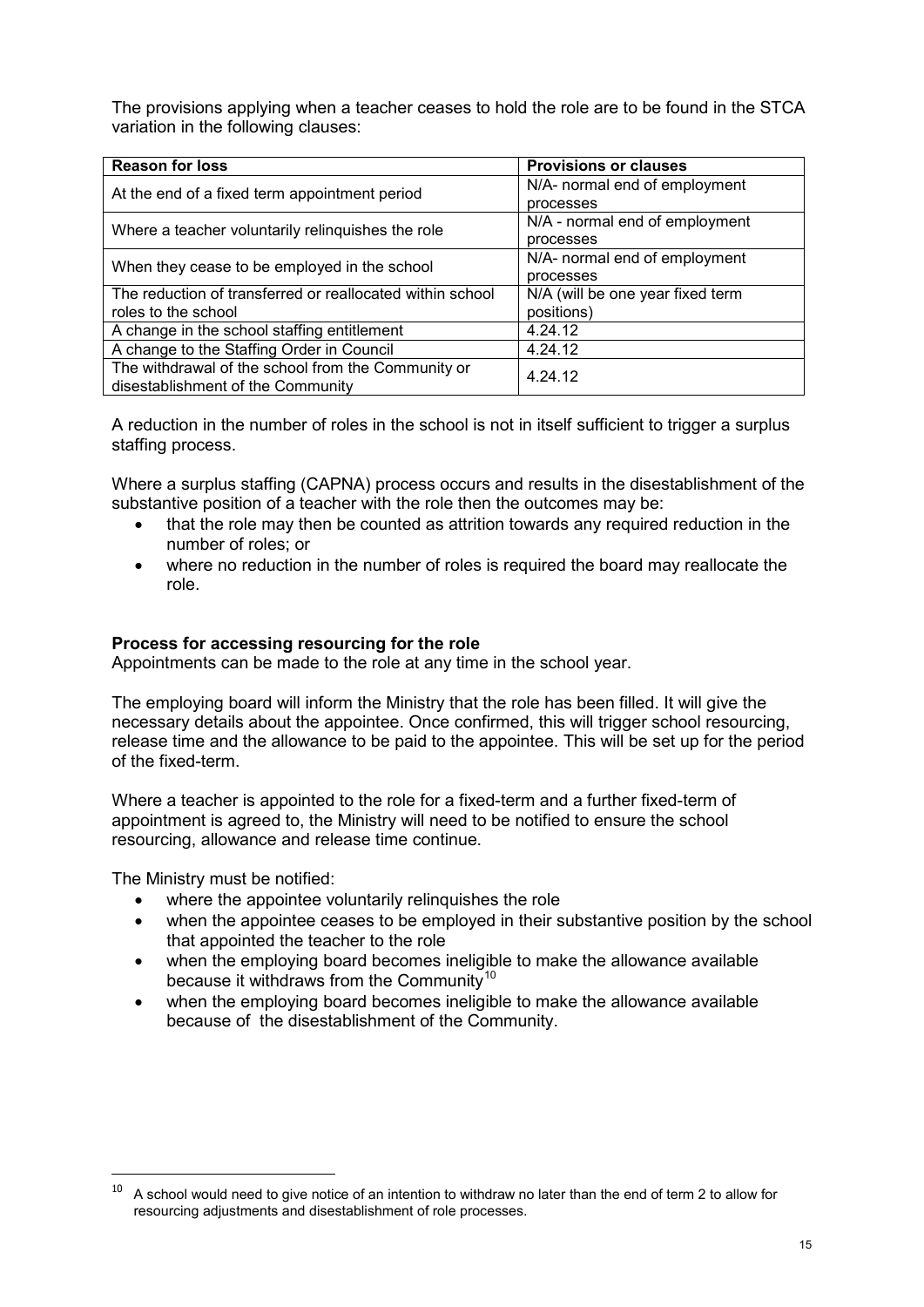## <span id="page-15-0"></span>**Appendix 1 - Draft professional standards**

#### **Professional standards framework**

-

The following Professional Standards Framework has two domain areas, seven focus areas and broad content standards under each, as appropriate to each of the three new roles. This high level standards framework can be reviewed and further developed to provide greater specificity around the elements of effective practice applicable to each role in the context of the Writing Group's stage two work (full professional standards).

It is important to note that this framework contains broad content standards only. These will be reviewed and developed further in the context of writing full professional standards in stage two (post December 2014). This will entail determining what further levels of detail are required for the standards.

In the context of this later work, it is suggested that it would be useful to develop a matrix that links the full professional standards to the Registered Teacher Criteria (RTC), in a similar way to how Tātaiako has been linked to the RTC.

Cultural competencies for the teachers of Pasifika learners are currently being developed. It is assumed that they would be linked to the RTC in the same way as Tātaiako.

| PROFESSIONAL STANDARDS FRAMEWORK Community of Schools Teacher (within school) role: |                                                                                                                                                                                                                                                                                                                         |  |
|-------------------------------------------------------------------------------------|-------------------------------------------------------------------------------------------------------------------------------------------------------------------------------------------------------------------------------------------------------------------------------------------------------------------------|--|
| <b>PROFESSIONAL KNOWLEDGE IN PRACTICE - AKO</b>                                     |                                                                                                                                                                                                                                                                                                                         |  |
|                                                                                     | <b>STANDARDS</b>                                                                                                                                                                                                                                                                                                        |  |
| <b>Bicultural</b><br>knowledge and<br>practice                                      | Demonstrates, and shares with colleagues, expertise in teaching in bicultural<br>and/or bilingual Aotearoa New Zealand, consistent with the Treaty of Waitangi, to<br>support improved <sup>11</sup> outcomes for Maori students.                                                                                       |  |
| <b>Planning for</b><br><b>Success</b>                                               | Works with colleagues to plan and support evidence- based cycles of inquiry that<br>lead to improved outcomes for diverse (all) learners within the context of school<br>and Community of Schools goals.                                                                                                                |  |
| <b>Effective teaching</b><br>and learning                                           | Demonstrates, and shares with colleagues, expertise consistent with current and<br>relevant research evidence that strengthens teaching to support the learning and<br>achievement <sup>12</sup> of every student in ways that recognise their identity, language and<br>culture.                                       |  |
| <b>Professional</b><br>Learning                                                     | Works responsively with colleagues to identify professional learning strengths and<br>needs using a range of evidence, and works collaboratively to develop their<br>capabilities to improve teaching, and learning outcomes for diverse (all) learners<br>within the context of school and Community of Schools goals. |  |

<span id="page-15-1"></span> $11$  'Improve' / 'improved' should be read as consistent with the general intent to support system-wide improvement and the BES meaning of 'improvement' as *"optimising ongoing educational improvement in valued outcomes for diverse (all) learners with a priority for accelerated improvement for learners who have been underserved in their education or disadvantaged"*

<span id="page-15-2"></span><sup>12 &#</sup>x27;Achievement' should be understood to mean: valued outcomes as set out in *The New Zealand Curriculum* and/or *Te Marautanga o Aotearoa* and/or *Te Aho Matua o ngā Kura Kaupapa Māori o Aotearoa* and/or *Te Piko o te Mahuri* including student achievement.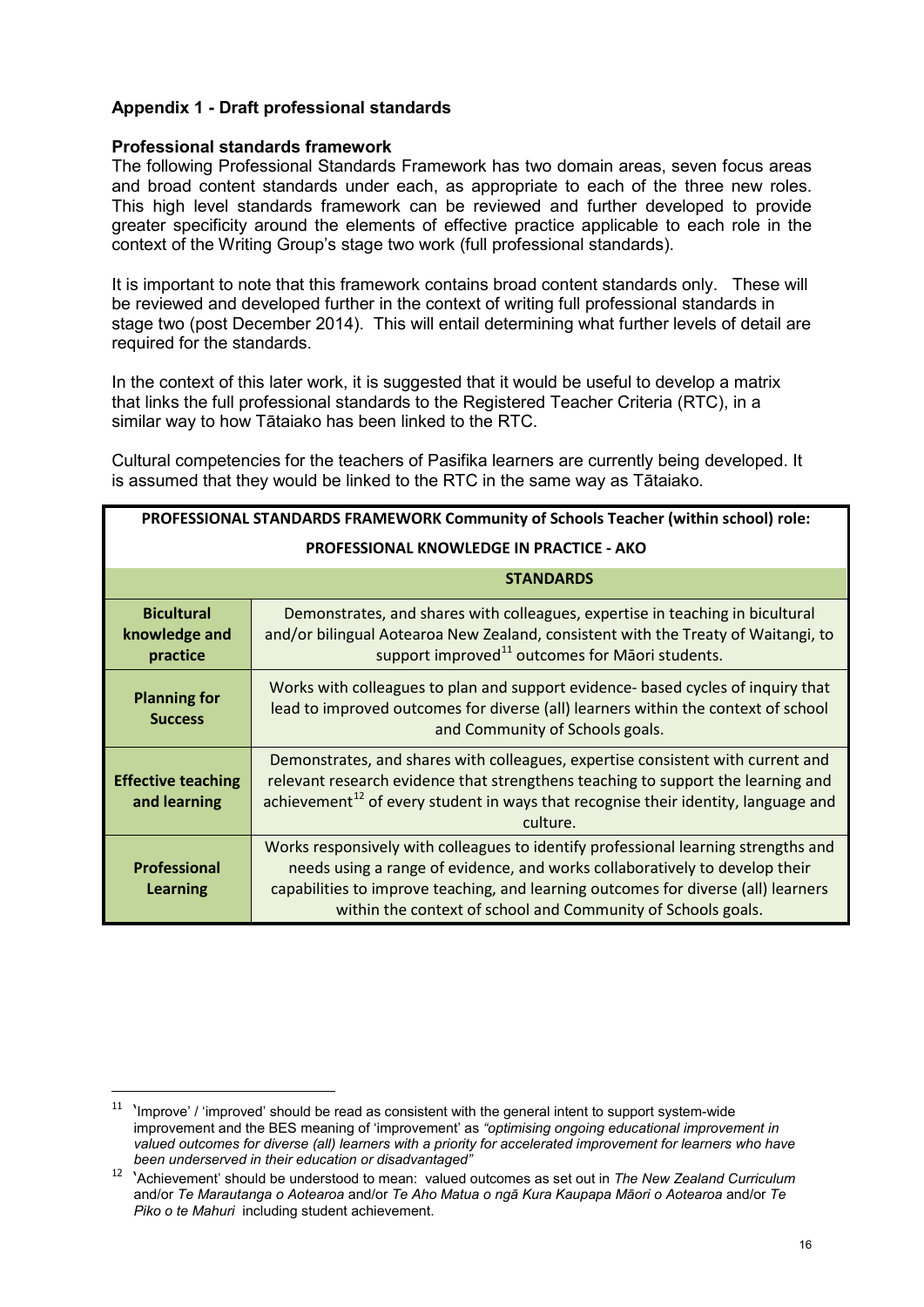| PROFESSIONAL STANDARDS FRAMEWORK Community of Schools Teacher (within school) role:- |                                                                                                                                                                                                        |  |
|--------------------------------------------------------------------------------------|--------------------------------------------------------------------------------------------------------------------------------------------------------------------------------------------------------|--|
| PROFESSIONAL RELATIONSHIPS, VALUES AND ENGAGEMENT - MAHI TAHI                        |                                                                                                                                                                                                        |  |
|                                                                                      | <b>STANDARDS</b>                                                                                                                                                                                       |  |
| <b>Values</b>                                                                        | Is open-minded, respects and values the culture, knowledge and expertise of<br>others, shows a willingness to learn and understands their own agency in<br>promoting teaching and learning for all.    |  |
| <b>Relationships</b>                                                                 | Demonstrates openness to learning and constructive problem-solving to build and<br>maintain relationships of challenge, trust and respect with colleagues, students and<br>their home/iwi communities. |  |
| <b>Engagement</b>                                                                    | Activates and develops educationally powerful connections within the school<br>towards shared goals of the school, its home/iwi community and the Community of<br>Schools.                             |  |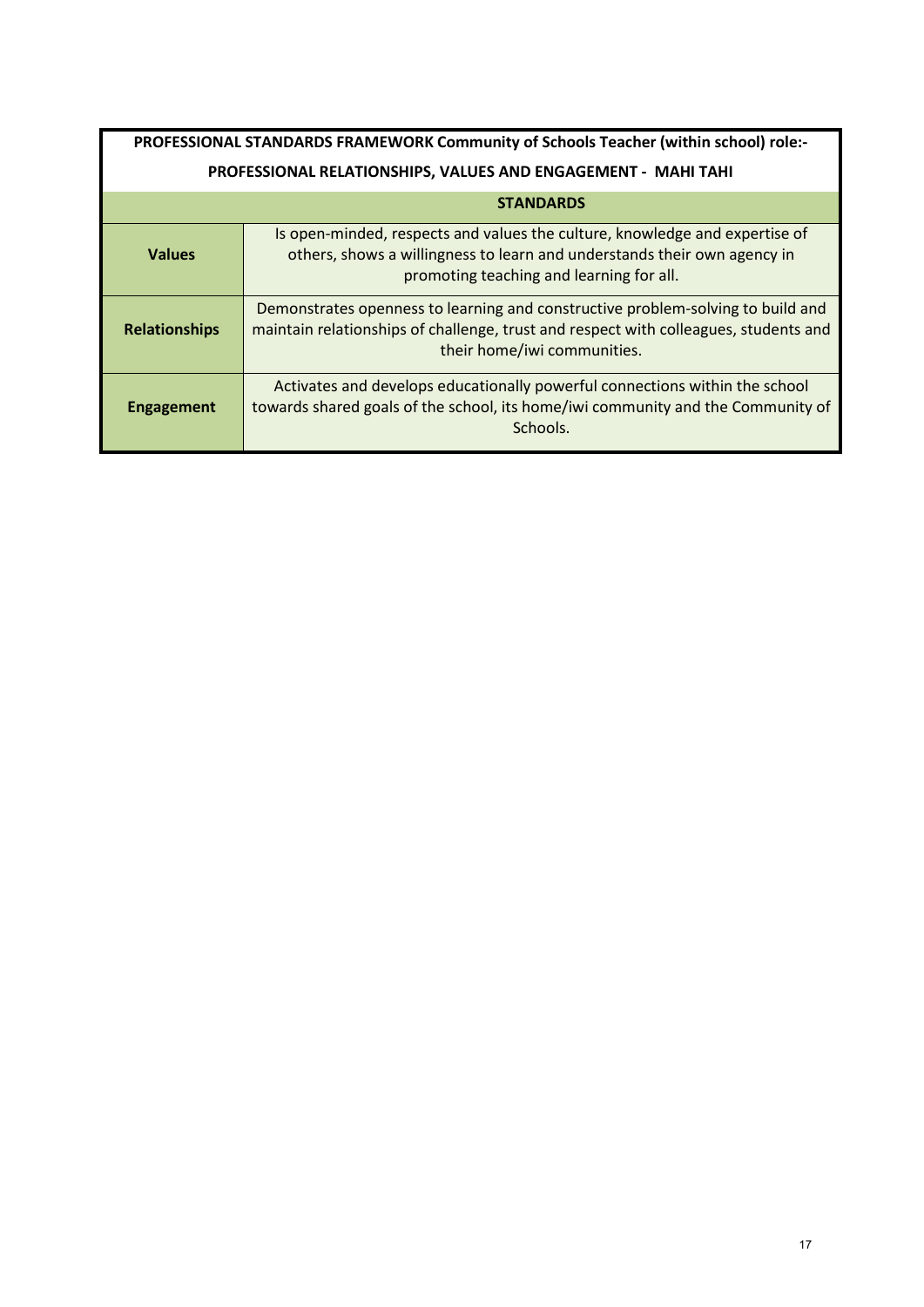## <span id="page-17-0"></span>**Appendix 2 - STCA provisions specific to the role**

Amend 3.2.2 Advertising and Appointment

Amend 3.2.2 (a) to read "The following vacant positions or roles must be advertised..."

*End 3.22(a) (iv) with semicolon.*

Add new 3.2.2 (a) (v) Permanent Community of Schools Teacher (within school) roles, whether full-time or part-time.

Add new  $3.2.2$  (b), (c) and (d) as follows:

- (b) A Community of Schools Teacher (across community) role is not required to be advertised in the Education Gazette but must be advertised within the Community of Schools. Where the appointment at the end of the initial fixed-term period of up to two years is renewed in accordance with clause 4.23.4, that renewal does not need to be advertised.
- (c) A fixed- term Community of Schools Teacher (within school) role, of one school year or less, is not required to be advertised in the Education Gazette, but must be advertised within the school;
- (d) In circumstances where clause 4.22.1 applies advertising in the Education Gazette is not required, but the role shall be advertised within the Community of Schools.

Consequential renumbering of current 3.2.2 (b), (c), (d), (e) and (f)

#### **Amend clause Teacher Competence**

**3.3.5(e)** …; or if appointed to a Community of Schools Teacher role under clause 4.22, 4.23 or 4.24, and the competency issues relate to that role, then the teacher may be removed from that role and lose the associated allowance if the circumstances warrant it rather than be dismissed from their substantive position.

#### **New clause Induction and Networking programmes**

#### **3.8D Community of Schools-level induction and networking programmes**

- (a) Each teacher employed in a Community of Schools Teacher (across community) role will generate \$750 per annum to the employing school to support Community of Schools-level induction and networking programmes.
- (b) Each teacher employed in a Community of Schools Teacher (within school) role will generate \$400 per annum to the employing school to support Community of Schools-level induction and networking programmes.

*Note: see also clauses 4.23 and 4.24*

#### **New clause Teacher-Led Innovation Fund**

- 3.16 Teacher-Led Innovation Fund
- 3.16.1 During the 2015-2018 school years groups of three or more teachers may apply for funding from the Teacher-Led Innovation Fund for practice-based research.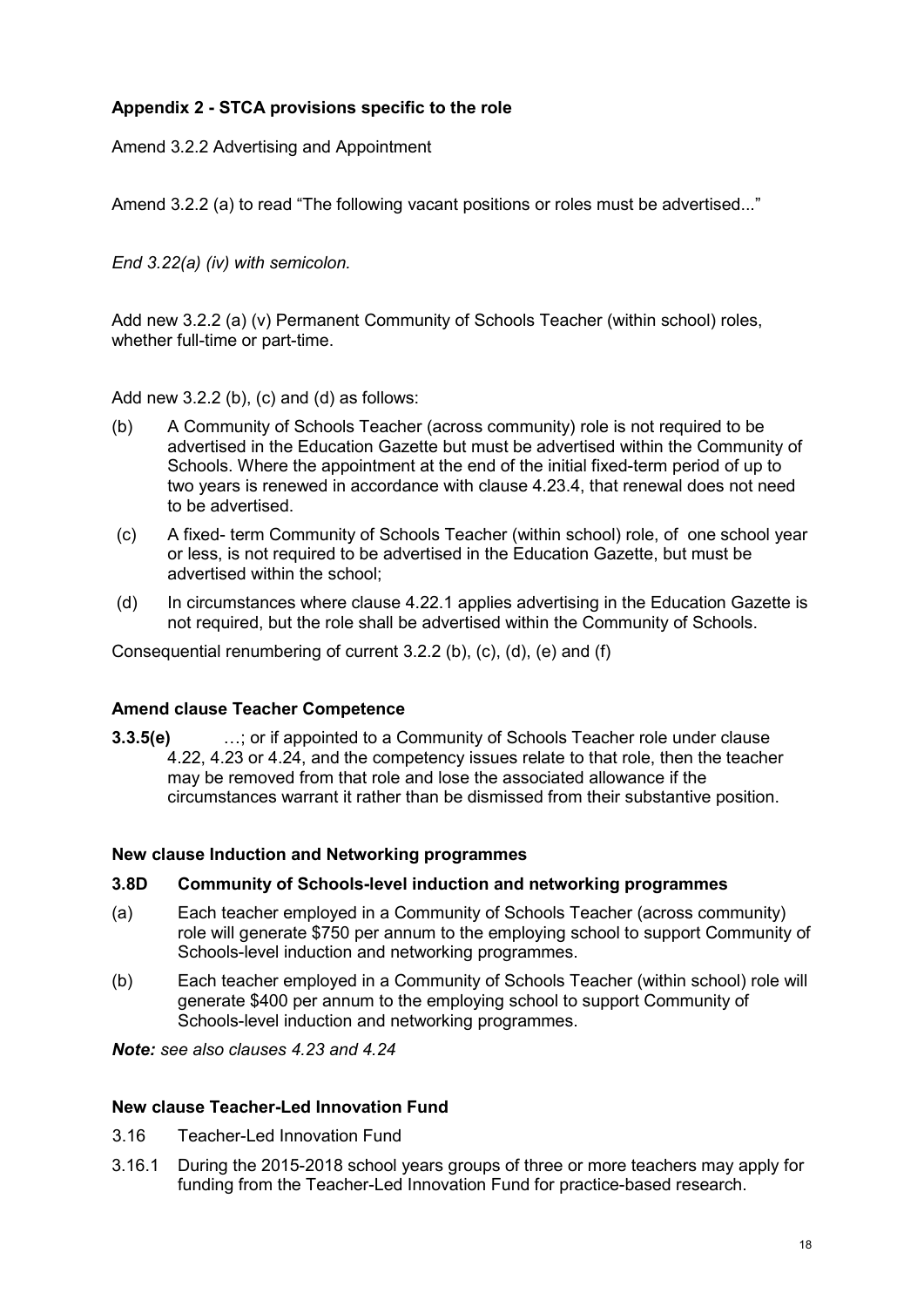## **Community of Schools**

## **4.22 Allowances for Community of Schools Leadership role**

1 Where the Secretary for Education approves the appointment of a teacher, who is not a principal, to the Community of Schools Leadership role, then for those duties associated with that role, clause 3.7(3) of the proposed variation to the Secondary Principals' Collective Agreement shall apply to the teacher, in addition to the relevant provisions of this agreement.

## **4.24 Allowances for Community of Schools Teacher (within school) role**

- 1 Each board within a Community of Schools will be entitled to a number of allowances for a Community of Schools Teacher (within school) role ("the role"), generated by formula in the relevant Staffing Order.
- 2 Appointment criteria to the role of Community of Schools Teacher (within school) shall include:
	- a. a teacher appointed to the role may hold no more than two permanent units, while holding the role
	- b. a teacher cannot concurrently hold both the Specialist Classroom Teacher role and the Community of Schools Teacher (within school) role.
	- c. have current employment as a teacher within the Community of Schools
	- d. hold a current practising certificate
	- e. have recent educational leadership experience relevant to the role
	- f. have met professional standards relevant to their current position
- 3 A teacher who has met the selection criteria, and is appointed by the employing board to the role shall be entitled to receive an allowance of \$8,000 per annum, subject to sub clauses (4), (7), (8), (11) and (13) below. This allowance is paid at the substantive rate for both full and part-time teachers and is not subject to clause 4.5.1 of this agreement for part-time teachers.
- 4 As the allowance is not pro-rated, part-time teachers are expected to be observed and to work with other teachers for the same amount of time as a full-time teacher in the role.
- 5 The role will be available to teachers employed in secondary schools that join an approved Community of Schools. Appointments to these roles will be made in accordance with the relevant sub clause below and are subject to the agreed selection process (and criteria):
	- a. Where a board has three or more entitlement-generated Community of Schools Teacher (within school) role allowances to allocate each appointment to the role may be either permanent, or for a fixed-term in accordance with clause 3.2.3 of this agreement, provided that, fixed-term appointments will never make up more than 40% of a board's entitlement-generated Community of Schools Teacher (within school) roles.
	- b. Where a board has fewer than three entitlement-generated Community of Schools Teacher (within school) role allowances to allocate, the number which are to be fixed-term is to be determined by the employing board subject to clause 3.2.3 of this agreement.
	- c. Where any appointments are made to roles created by transferred entitlements from another or other school(s) within the Community of Schools these shall be fixed-term not exceeding one year and shall not be counted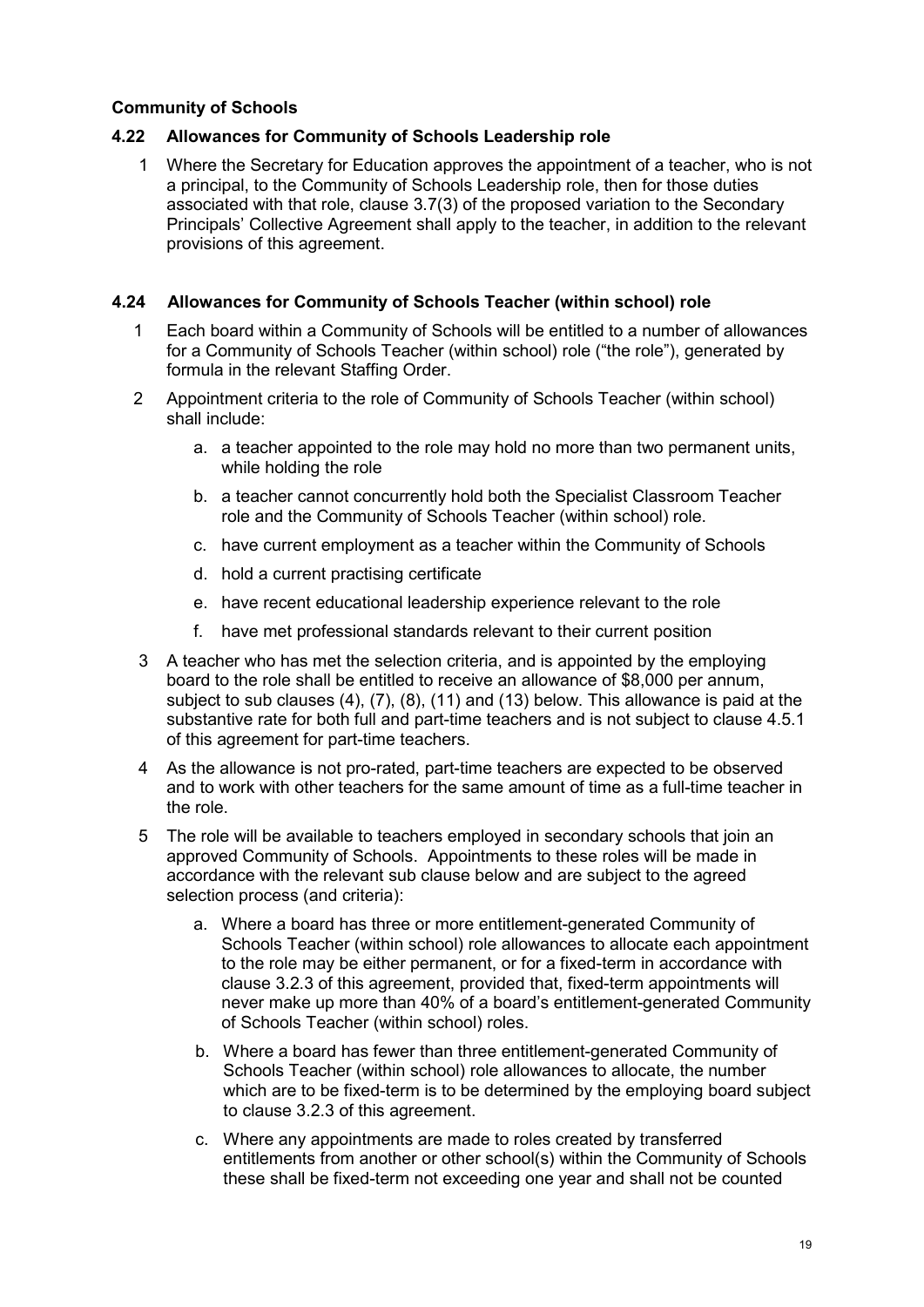towards the 40% limit on a school's entitlement-generated roles referred to in sub clause 5(a) above.

- 6 Where an appointment is made for a fixed-term under sub clause 5(a) or sub clause 5(b), the appointment shall be for agreed purposes, including:
	- appointed to perform specific short term objectives decided by the Community of Schools; or
	- relieving for another teacher in a Community of Schools Teacher (within school) role who is on leave.
- 7 A full-time teacher appointed to the role shall maintain at minimum an average of sixteen (16) timetabled class-contact hours per week.
- 8 A part-time teacher appointed to the role shall maintain at minimum an average of twelve (12) timetabled class-contact hours per week.
- 9 The employing board shall receive 0.08 FTTE time allowance to enable the teacher to fulfil their function in the role.
- 10 Teachers appointed to the role will be allocated the equivalent of 2 hours per week on average to fulfil their function in the role. The employer has flexibility to decide how they allocate this time within or across weeks following consultation with the teacher. An allocation under this clause is in addition to any other time allowances to which the teacher is entitled under this agreement.
- 11 A teacher appointed to the role shall be assessed annually while in the role by their employing board against the Community of Schools Teacher (within school) professional standards.
- 12 The allowance will cease to become payable in the following circumstances:
	- a. where a teacher in the role decides to voluntarily relinquish the role, and that offer of relinquishment is accepted by the employer subject to any conditions that it may consider necessary, from the date that the relinquishment takes effect; or
	- b. where the teacher ceases to be employed as a teacher at that school; or
	- c. where the appointment is for a fixed-term, when that fixed-term ends, regardless of whether the teacher remains at that school; or
	- d. where a teacher loses the role as a consequence of a reduction in the number of roles available to the school, subject to 4.24.13 and 4.24.14 below.
- 13 Where Community of Schools Teacher (within school) roles are to be reduced in number as a consequence of a reduction in the allocation to the Community of Schools then:
	- a. The employer will first seek to manage any required reduction by attrition.
	- b. Where the reduction cannot be managed by attrition then the process will be to:
		- i. Reduce the fixed-term closest to the end of its term.
		- ii. Where two or more fixed-term roles are of equal length from their end of term the employers will review the functions of each position against the current needs of the school in relation to the Community of Schools' agreed objectives and determine which position is most needed.
		- iii. Where there are no fixed-term roles the employer shall review the functions of each permanent Community of Schools Teacher (within school) role against the current needs of the school and determine which roles are most needed.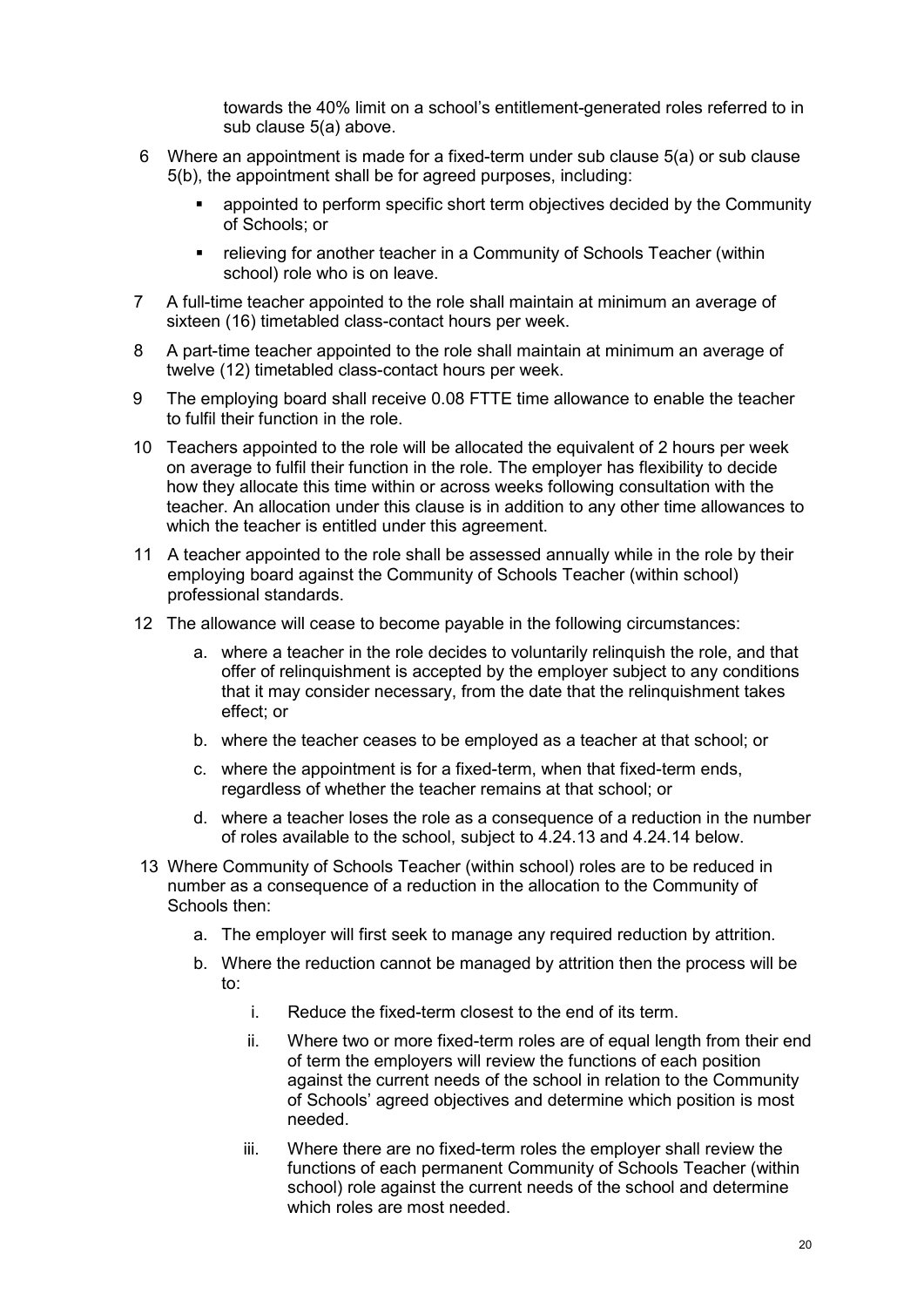Note: The reduction may be in conjunction with the surplus staffing process but is not of itself sufficient to require in the school the processes outlined in clause 3.9.1(a) of this agreement.

14 The salary protection provisions of 3.9.5(b) or 4.3.9(a) will apply as appropriate to teachers whose Community of Schools Teacher (within school) role is disestablished. If a teacher returns to, or is subsequently appointed to, a position of equal or higher remuneration than they received in the Community of Schools Teacher (within school) role, the salary protection no longer applies.

**Note 1:** Community of Schools Teacher (within school) professional standards are to be developed in 2015. Until the professional standards are developed the annual assessment for this role will be based on the National Criteria for Selection developed by the Professional Standards Writing Group.

**Note 2:** Attention is drawn to clause 3.8D in relation to induction and networking for the role.

## **Amended clauses**

#### **4.15 Acting Principal**

- 4.15.1 no change
- 4.15.2 When a permanent teacher(s) relieves in the position of principal in the same school because the principal has been released to undertake the functions of the Community of Schools Leadership role they shall be paid an allowance from the date they began the additional functions, provided that;
	- a. they will be undertaking the additional functions for a cumulative period of more than two weeks; and
	- b. the payment shall be an allowance representing the difference between the teacher's salary and the minimum rate applicable to the principal's position but shall not be less than the rate of salary in the teacher's own permanent position; and
	- c. as the teacher(s) is not undertaking the whole of the principal's role, the allowance will be pro-rated provided the payment(s) to the teacher, or teachers in combination, do not exceed the total allowance payable for the portion of the time the principal is undertaking the Community of Schools Leadership role.

#### **4.16 Acting in a Higher Position other than Principal**

- 4.16.1 no change
- 4.16.2 no change

#### **New clauses**

- 4.16.3 When as a consequence of an appointment of a teacher to a Community of Schools role the employer reallocates duties to a teacher or teachers then:
	- (a) Subject to (c) and (d) below the higher duties allowance shall be paid from the date the duties are transferred.
	- (b) The higher duties allowance may be paid to both permanent and fixed-term teachers.
	- (c) The qualifying period outlined in clauses 4.16.2(a) and (b) shall not apply.